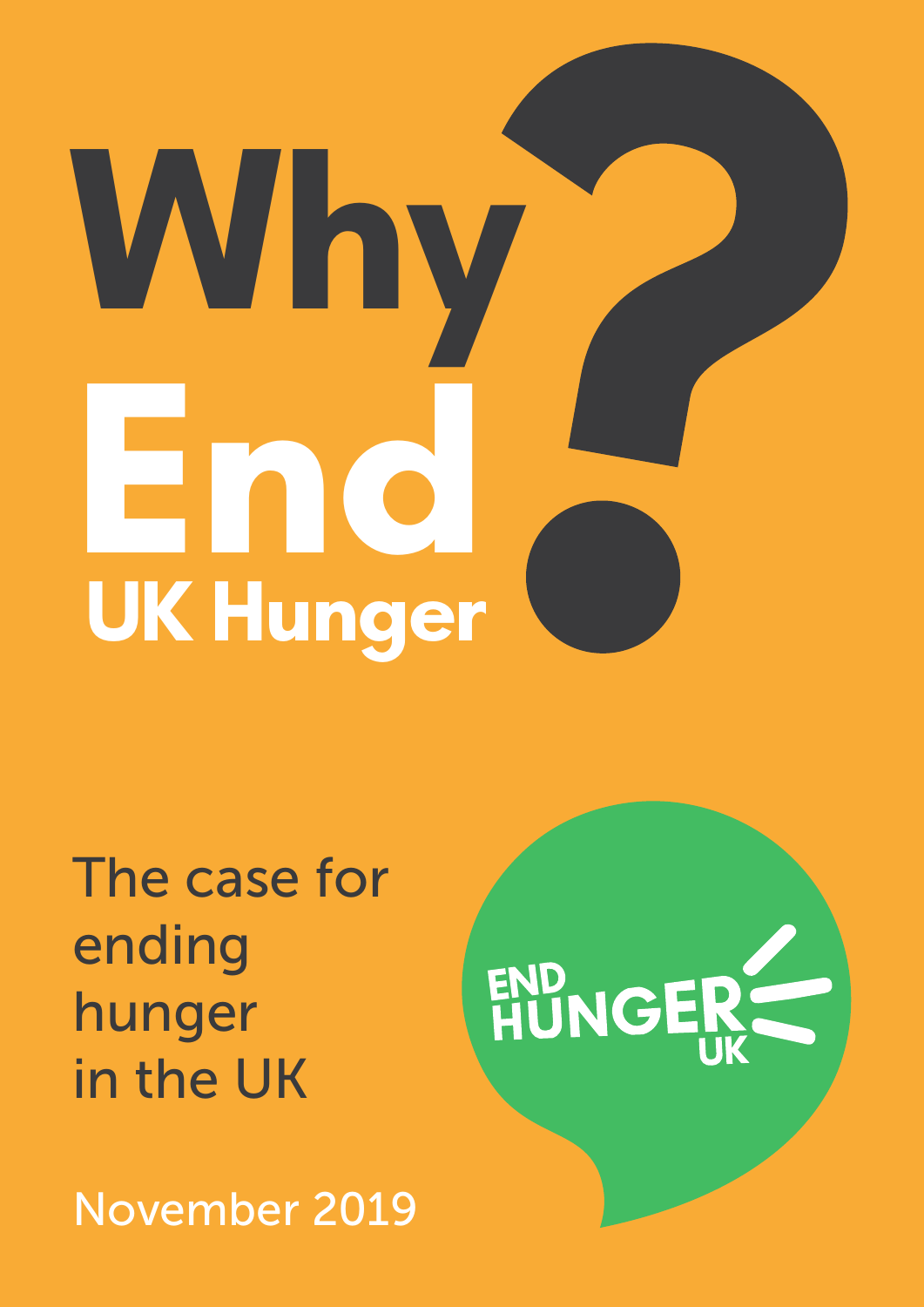### **About End Hunger UK**

End Hunger UK is a coalition of more than 40 national charities, frontline organisations, faith groups, academics and individuals working to end hunger and poverty in the UK.

Whilst a significant amount has been achieved over the past few years in raising the public and political profile of hunger in the UK, we believe in working together to build a broad 'food justice movement' across the UK. By mobilising thousands of people engaged in tackling food poverty in its many forms, we can build a powerful movement for change.

The amazing work being conducted by charities, community groups and individuals – as well as businesses and local authorities – will not be enough to end hunger in the UK. All members of End Hunger UK are united in their belief that to really tackle the root causes of household food insecurity we require a concerted effort from the UK and devolved governments. Only action at this level will ensure that everyone has enough money to feed themselves and their families good quality, healthy food.

**Join the movement to end UK hunger at www.endhungeruk.org**

### **ENUF (Evidence and Network on UK Household Food Insecurity)**

Founded by Rachel Loopstra and Hannah Lambie-Mumford in 2018, ENUF is a hub for research and evidence on household food insecurity in the UK. It aims to promote rigorous research on the intersections between food and poverty, and, working in close partnership with stakeholders, to make evidence count by fostering connections, collaboration and knowledge exchange between academic, policy, practice and civil society communities.

### **Find out more about ENUF at https://enuf.org.uk**

This publication was compiled and edited by Hannah Lambie-Mumford, Niall Cooper and Rachel Loopstra. It was funded by the University of Sheffield and published jointly by Church Action on Poverty and the University of Sheffield in November 2019.

#### ISBN 978-1-9999669-4-2

This publication is available to download at www.endhungeruk.org

Church Action on Poverty is a national ecumenical Christian social justice charity, committed to tackling poverty in the UK. We work in partnership with churches and with people in poverty themselves to find solutions to poverty, locally, nationally and globally. Further information can be found at www. church-poverty.org.uk.

Church Action on Poverty, 28 Sandpiper Court, Water's Edge Business Park, Modwen Road, Salford M5 3EZ

Registered charity number 1079986.

Company limited by guarantee, registered in England and Wales, number 3780243.

© Church Action on Poverty (on behalf of End Hunger UK), 2019

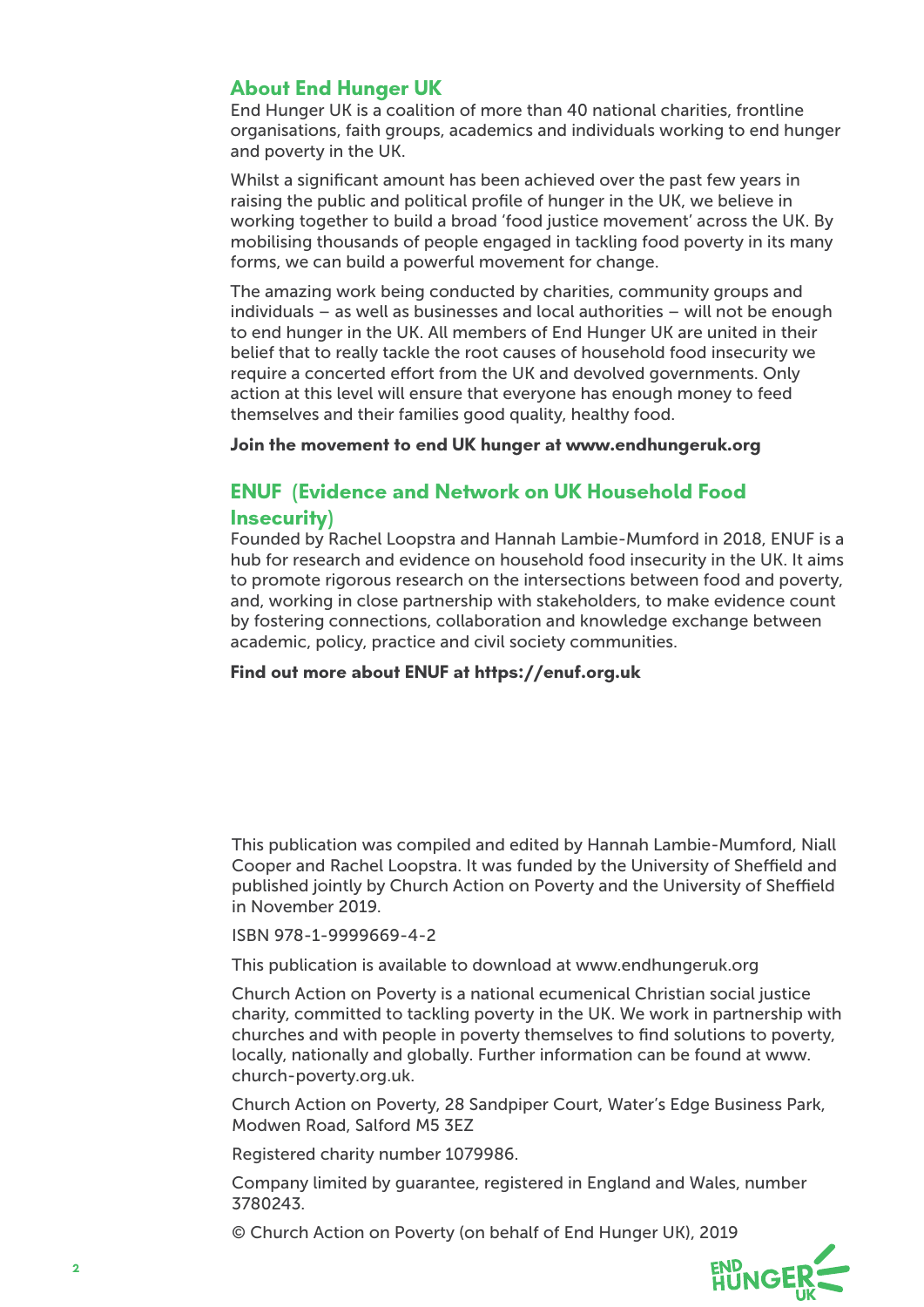# **Introduction: the cases for ending hunger in the UK**

**This report follows on from the publication of 'Step up to the Plate' in 2018**<sup>1</sup> **, which called for comprehensive government thinking on responding to hunger in the UK. Whilst household food insecurity is now being measured in the UK, comprehensive policy responses are still lacking. This report newly brings together leading thinkers to make renewed arguments for why it is so important to address the root causes of hunger on the basis of seven key 'cases': the moral case; the child's case; the health case; the secure income case; the human rights case; the political case; and the public opinion case.**

**This report further motivates End Hunger UK's new campaign goal: that the UK Government should commit to developing a cross-departmental action plan to halve household food insecurity by 2025, by addressing the underlying causes of poverty and destitution, in order to make good on its existing commitment within the Sustainable Development Goal to end hunger by 2030. Below, End Hunger UK explain the thinking behind this new goal.**

### **About End Hunger UK's goal**

Household food insecurity is caused by poverty, not by too little food. Evidence suggests key drivers of household food insecurity are: low income caused by the operation and adequacy of the benefits system, low wages and insecure work; and the rising cost of living. Until we evolve our approach to do more to prevent people reaching the point of hunger by tackling the underlying causes of income crises, the need for emergency food aid in the UK is likely to continue to grow.

### **What does the goal mean in practice?**

As a result of End Hunger UK campaigning over the past two years, the first official UK Government

household food insecurity data will be published in April 2021. This will provide a baseline for household food insecurity based on data collected from April 2019 to March 2020. End Hunger UK's goal of halving household food insecurity by 2025 represents a mid-point target halfway towards hitting the SDG goal of zero hunger by 2030.

Food insecurity is defined as:

Limited or uncertain availability of nutritionally adequate and safe foods or limited or uncertain ability to acquire acceptable foods in socially acceptable ways (e.g. without resorting to emergency food supplies, scavenging, stealing or other coping strategies).<sup>2</sup>



**End Hunger UK's vision** A UK in which everyone can afford good food and no one has to go to bed hungry.

**Marginal food insecurity Moderate food insecurity Severe food insecurity**

**Worrying about ability to obtain food**

**Compromising quality and variety of food**

**Reducing quantities, skipping meals**

**Experiencing hunger**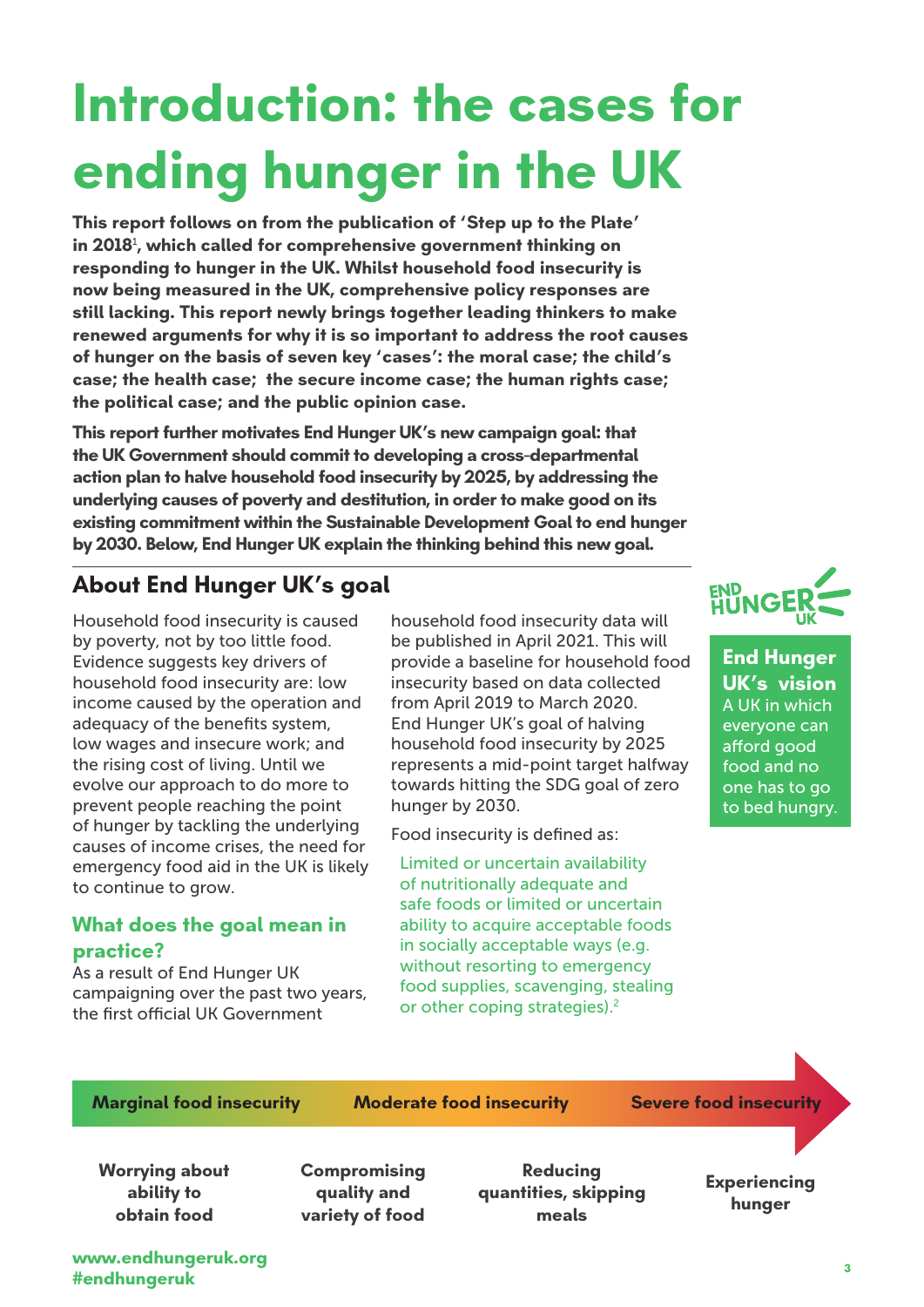Food insecurity has varying degrees of severity (see chart). Early stages involve worry about whether there will be enough food, followed by compromising quality, variety and quantity of food. Going without food and experiencing hunger are the most severe stages.



*Household food insecurity amongst adults aged 16+ in England, Wales and Northern Ireland (2016)*

### **Tackling the rising cost of living**

*Poverty premium, housing costs*

### **Ability to access benefits**

*Five week wait, admin delays, sanctions/ conditionality, no recourse to public funds*

### **support**

*Local Welfare, benefit advice, affordable credit*

### **More secure work** *Low pay, job insecurity,*

*insufficient hours*

### **Benefit adequacy**

*Benefit uprating, benefit deductions, two child limit, benefit caps, tapers* **Crisis Access** 

### **to good food**

*Universal free school meals (inc extended schools), poor quality*

Several recent surveys provide a general indication of levels of household food insecurity, and indicate the scale of the challenge involved in halving household food insecurity by 2025.

The Food Standards Agency's 2016 Food and You Survey revealed the prevalence of food insecurity amongst adults aged 16 and over (see chart). It showed that 13% of adults were marginally food insecure, 5% were moderately food insecure and 3% were severely food insecure.

In 2016, the Food and Agriculture Organisation released data from the 2014 Gallup World Poll, which found that 5.6% of UK adults were moderately food insecure, and 4.7% were severely food insecure.

In 2017, as part of the Scottish Health Survey, 8% of adults said that, at some point in the previous 12 months, they were worried they would run out of food due to a lack of money or resources. Overall, 7% of people ate less than they should due to lack of money or other resources and 4% had run out of food due to lack of money or resources in the previous 12 months.

### **Underlying causes of household food insecurity**

To halve household food insecurity by 2025, the crossdepartmental plan will need to address the underlying drivers of poverty and destitution, which come under six broad headings – see the chart.

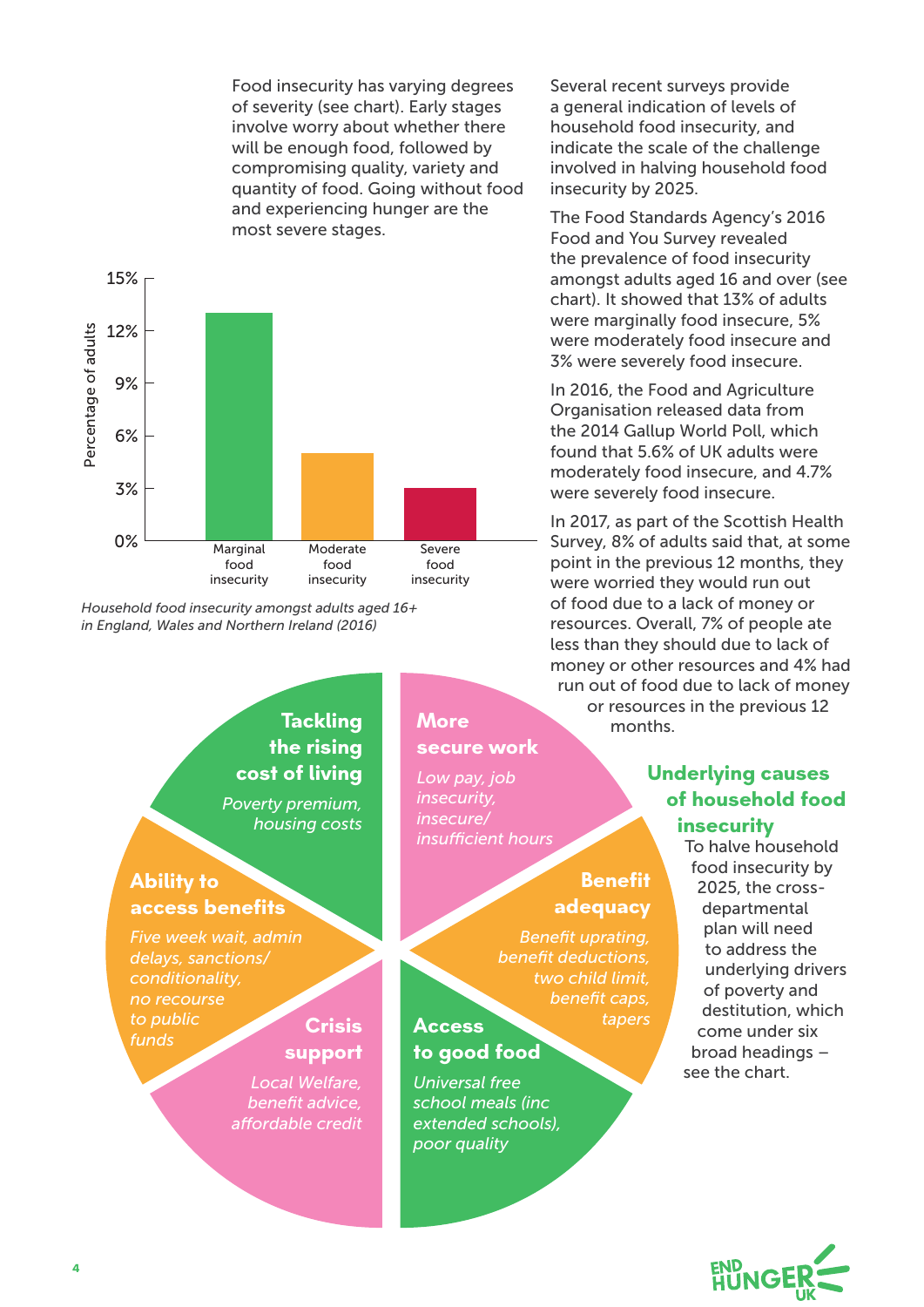# **The moral case**

### **Why we must tackle the root causes of hunger**

### **Dan Crossley and Liz Dowler**

In a country that claims to be fair and compassionate, the continued high levels of household food insecurity in the UK are nothing short of scandalous. There are several moral principles that suggest that, in order to address this, we have to tackle the root causes of hunger, not just hunger itself.

### First, **in a wealthy society, no one should go hungry**.

In 2018, the UK was the fifth largest economy in the world. Food is a basic physiological and social need and so the Food and Agriculture Organisation of the United Nations concluded that everyone "has a right to have access to safe and nutritious food, consistent with the right to adequate food and the fundamental right of everyone to be free from hunger". The role of the state is to ensure that the basic needs of its citizens are met. This is the basis of the social contract that justifies the power of the state, including how it can levy taxes. In relation to food, such needs include hospitality, sociability, variety and nutrition appropriate for physical and mental health.

#### Second, **everyone has a right to share in a country's basic resources and wealth.**

No one becomes affluent by their own efforts alone. They rely on the natural resources, legal structures and infrastructure. Because these are the property of the nation and not individuals, it is right that everyone receives some benefit from their exploitation. In an affluent society that should mean the right to access a minimum of them to lead a healthy, happy, decent life. If people are hungry, or unable to obtain enough food for health and wellbeing, that right is being denied.

### Third, there is a strong **utilitarian argument** that **a rich society should not be so unequal that some go hungry**.

Even if someone does not care about the welfare of the poor, to allow an excluded underclass to grow undermines the vitality of the nation and ultimately affects economic, social and political stability and effectiveness<sup>3</sup>.

If we accept that hunger in a rich country is morally wrong, then it quickly follows that the best way to deal with it is to address the root causes rather the symptoms. Kant's dictum "he who wills the end (if he is rational) wills the means necessary to it"4 is helpful.

**If we will the elimination of hunger and we are rational, then we must will the conditions – root causes – of that hunger to be removed.** Simply offering food to those who can't otherwise get it is not a long-term solution to the problem. A case could even be made that aid-givers in fact distract from the need to understand and address the root cause. Giving food to those in need enables society to turn a blind eye to the real problems.

To varying degrees, we are all complicit in the failure to properly tackle the root causes of hunger. However, the state, as manifest by national and local government, has a fundamental responsibility and a particularly critical role. In a society such as the UK, this includes the oversight and, if necessary, regulation of activities of private sector individuals or organisations, where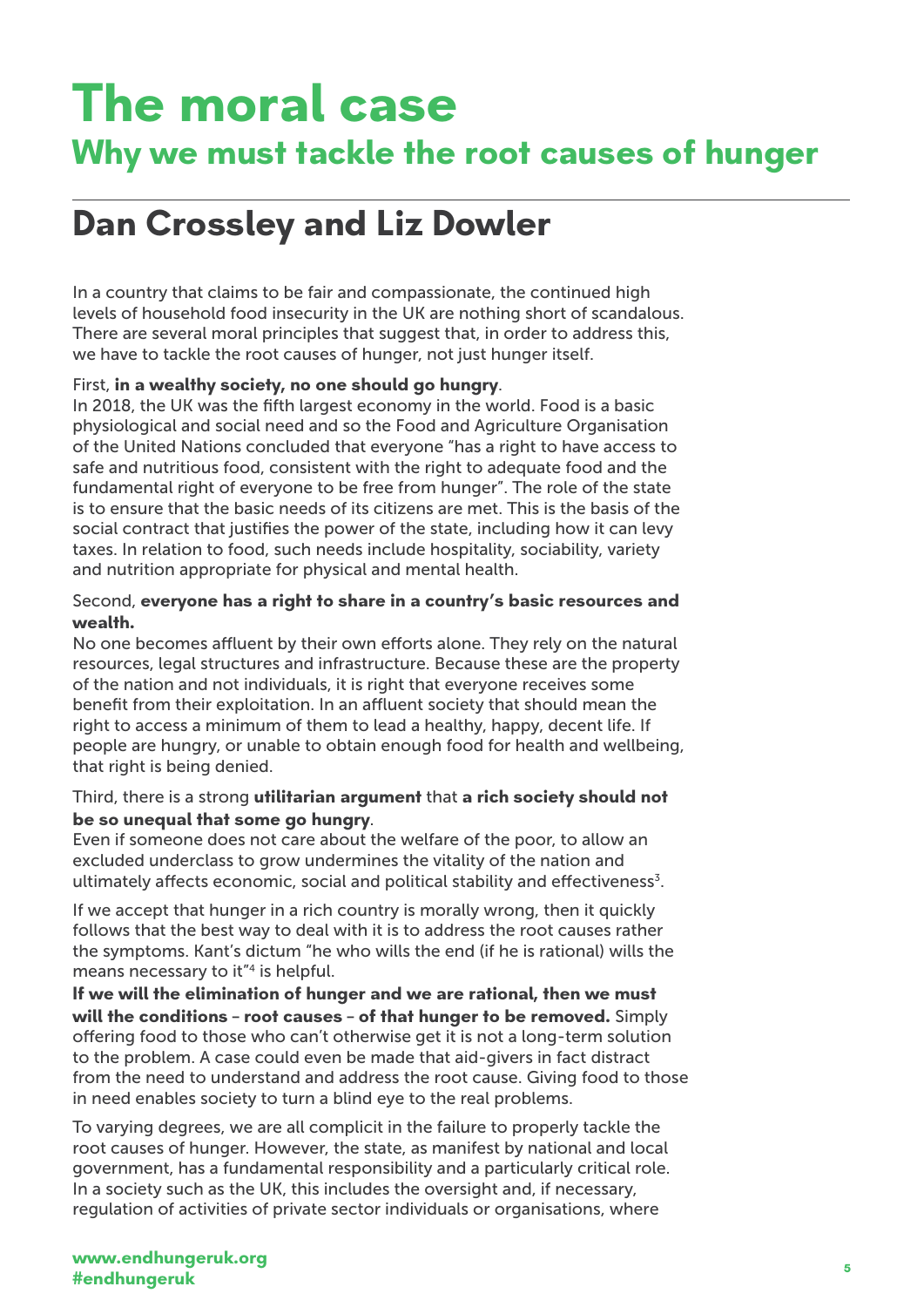A mother of two from Newcastle, who depended on a food bank to feed her children despite receiving benefits

**"People are working hard and trying hard and it's not right that they're not getting the support they need.... There needs to be more help for people. They should come and see us and live on our budget for a week. That would make a massive difference."**

> they impinge on people's rights to access good food. It also requires ensuring all can earn enough to buy, or otherwise obtain sufficient appropriate, healthy food for an active life, and to fulfil social obligations.

> The answer to ending hunger is not giving people food, nor enabling them to buy food which is 'super-cheap'. It is neither fair nor sustainable to just aim for everyone having enough food to meet calorific need. That leads to a two-tier system where only the rich have access to 'good' food and the poor are expected to 'make do'. It also means sustaining a system that delivers nutritionally deficient and unsustainably sourced food, with animals treated inhumanely. If the root causes of hunger are addressed, the food system will have to provide sufficient fair, healthy, environmentally sustainable and humane food for all. This will also give people the confidence that such access will continue, thus providing the food security that is necessary for a thriving society. We should not demonise people going hungry. Instead we must build resilience and empower people at the individual level and the systemic level, including governments ensuring there is a properly functioning safety net.

> Tackling hunger without tackling the root causes only treats symptoms of the problem: it is inefficient, ineffective, short-sighted and wrong. Hence, we need to look at the root causes of this system failure, and address them so that, in fairness, all have the means to meet their human needs. This is not simply a matter of justice now but for the future. If we address the root causes of hunger, generations to come will be free from the misery and social exclusion it produces.

*Emeritus Professor Liz Dowler and Dan Crossley of the Food Ethics Council*<sup>5</sup>

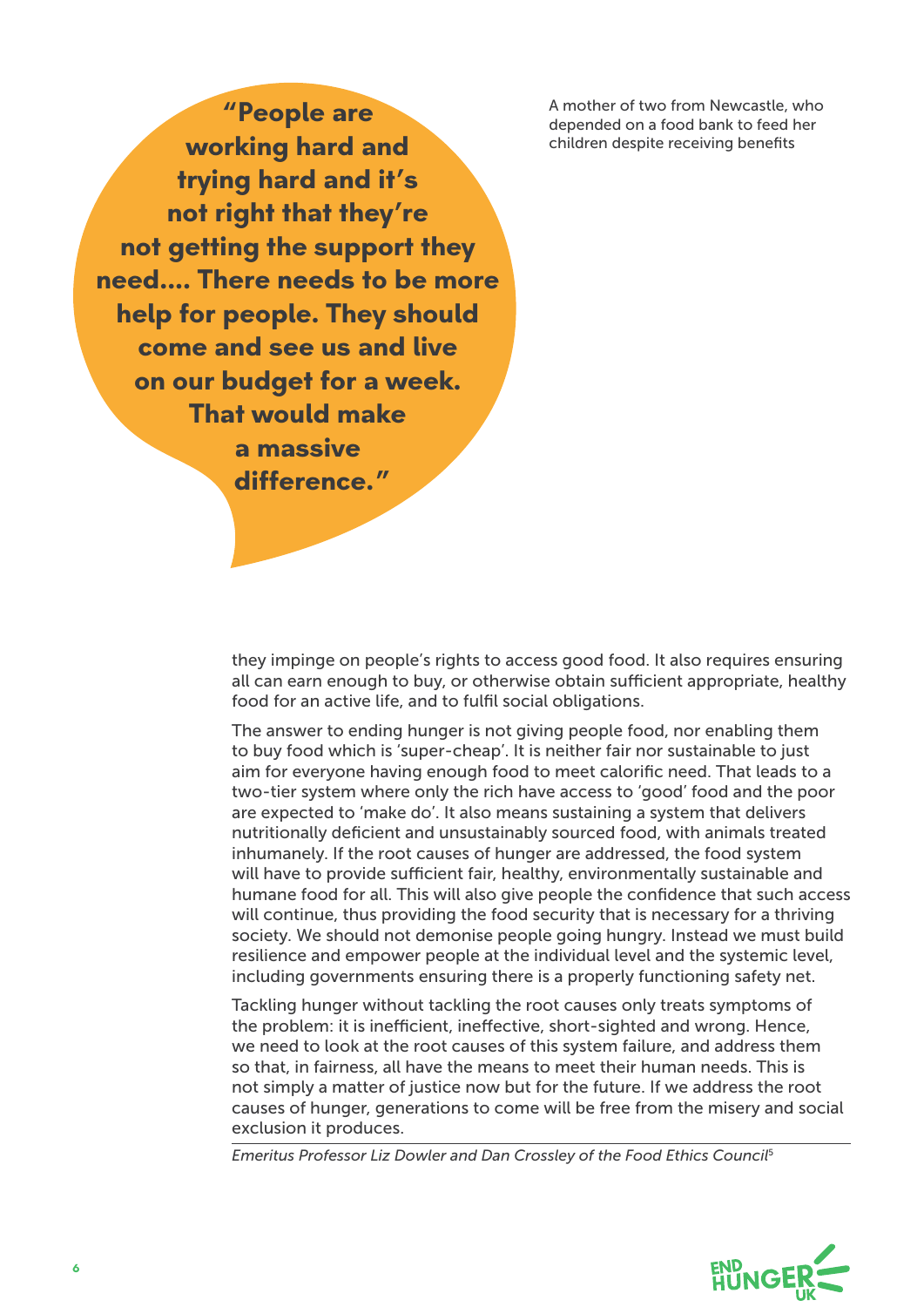# **The child's case Why we must end child food poverty**

## **Rebecca O'Connell, Abigail Knight and Julia Brannen**

**Food is fundamental to children's health, education, sense of selfworth and social lives. But as poverty has risen, families with children are among the hardest hit. Over four million children in Britain are growing up in poverty, with many at risk of going without nutritious or adequate food.** 

Our book *Living Hand to Mouth*<sup>6</sup> shines a spotlight on children's experiences of food and eating in low-income families and sets out why action is needed.

We interviewed 51 children and young people aged 11 to 15 years, and their parents or carers, in 45 low-income families living in two areas with high levels of deprivation – an inner London borough and a coastal town in south east England. Around half the families were in low-paid work and just under half relied on benefits. In a handful of cases, parents' immigration status meant they could not be in paid work and had no recourse to public funds (NRPF), meaning they were ineligible for benefits, including free school meals.

Children and young people in different types of families told us about their experiences of going hungry because of a lack of food at home, going without nutritious food like fruit, not having enough to eat at school and being left out of the social activities that many teenagers take for granted. Lack of money and food cause children physical pain, feelings of

guilt and shame and a sense of social exclusion:

"Sometimes you don't have enough energy, you cannot cope in the classroom so you have to like try and rest a bit. You just put your head on the table and you end up falling asleep in the classroom and you get in trouble for it." (Emmanuel, age 14, in a three-child, lone-parent family with NRPF, inner London)

"I don't want to show them that, no I don't have enough money [to eat out with friends]. I say to them, 'No, I don't really want to come.'" *(*Faith, age 15, in a four-child, loneparent family with a father who works full-time for the NHS, inner London)

Parents in low-income working families, as well as those not in work, skipped meals so their children could eat:

"… as long as the kids are fed, we don't care about us. We'll sit,

we're happy to just sit there and have toast every evening, so we do cut back a lot." (Mother, careworker on a zero-hours contract, lives with partner in full-time food retail and two children, coastal town)

But whilst parental sacrifice protects some young people from the direct effects of food

**As long as the kids are fed, we don't care about us**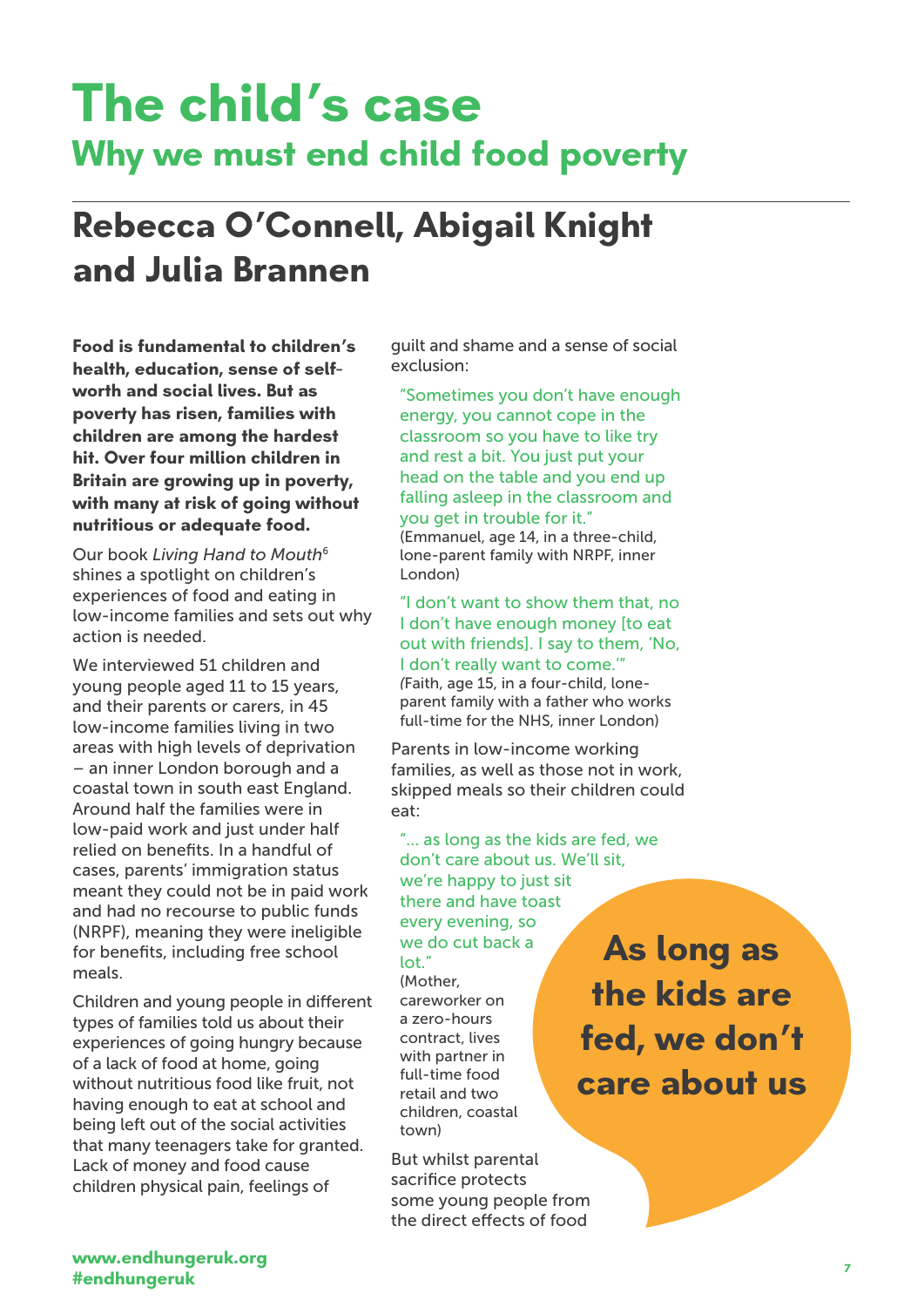poverty, children live with its indirect consequences:

"If there isn't enough food, we'll get it and sometimes mum will go hungry and starve and stuff. Even if it's not that much food for me and [brother], it's enough that we've actually had something, whereas mum hasn't, and it gets a bit to the point where we'll start feeling guilty because mum hasn't had anything and we've had it."

*(*Bryony, age 13, in a two-child, unemployed lone-parent family, coastal town)

Free school meals should be part of the solution, but are sometimes delivered in a discriminatory and stigmatising way. They are also not usually available to children in families claiming Universal Credit where parents earn above £142 a week, or to children whose parents have NRPF. Some young people told us their allowances do not buy enough to fill them up and that they are made to feel ashamed:

"… when she [lunchtime staff] was like, 'You can't get that, you're free school meals' like I was really embarrassed 'cos people were waiting behind me, I was kind of like 'Oh my God'… And it's like you're really restricted to what you can eat with free school meals… so now I just get what I know I'm safe with… so a small baguette and carton of juice."

(Maddy, age 16, in a lone-parent unemployed family, inner London)

Based on our research, we argue that healthy free school meals should be available to all children at school and provided as part of the normal school day, to mitigate some of the effects of poverty on children's health and education. Moreover, solutions to food poverty must address its root causes: low and irregular wages, inadequate benefits and the high costs of essentials that leave parents struggling to make ends meet:

"I don't know it's kind of like parents' [responsibility to make sure **We should not have to talk about child food poverty, and it is a matter of enormous shame that we have to. That children should suffer the stress and anxiety of not having enough to eat, to be poverty-shamed at school to get a meal and still be hungry, to have to accompany stressed and anxious parents to food banks and late-night shopping for low-cost food bargains, is a stain on our society.** 

Child poverty, since 2010, has risen by 500,000 to 4.1 million and rising. Since 7 in 10 poor children live with a working parent, the proportion entitled to and receiving free school meals has been falling just as in-work poverty has been rising - universal free school meals for all are long overdue. Why means-test the middle of the school day in a supposedly universal service? We don't do this in hospitals. Patients need nutrition to get well, just as children need it to learn. And comprehensive extended school services before and after school and throughout the school holidays, with good food available, is an agenda that we urgently need to revive in order to eliminate the need for emergency child-hunger programmes. Enriching activities have also been shown to improve school attainment.

By 2021–22, we will be spending around £40 billion a year less on social security than in 2010<sup>8</sup>. There could have been little doubt back then what the impact of cuts this size would mean for child poverty numbers. So we are reaping the results. Rising child poverty never needed to happen, and it must be brought to an end.

*Group*

#### the family eats well] isn't it, but then parents can't really supply you with food if they don't have like a good job, like good work and pay."

(Charlie, age 15, in a two-child unemployed lone-parent family, inner London)

The government should use Minimum Income Standards research (see page 11) to ensure family incomes – from wages and benefits in combination – are adequate for a socially acceptable standard of living that recognises the fundamental role of food in health, education and social inclusion. Food poverty and its effects on children's and young people's physical and emotional wellbeing constitutes a health and social crisis<sup>7</sup>. In the face of piecemeal responses and government neglect, the outlook is set to remain bleak. Radical change is needed.

*Rebecca O'Connell, Abigail Knight and Julia Brannen, Thomas Coram Research Unit, UCL Institute of Education* 

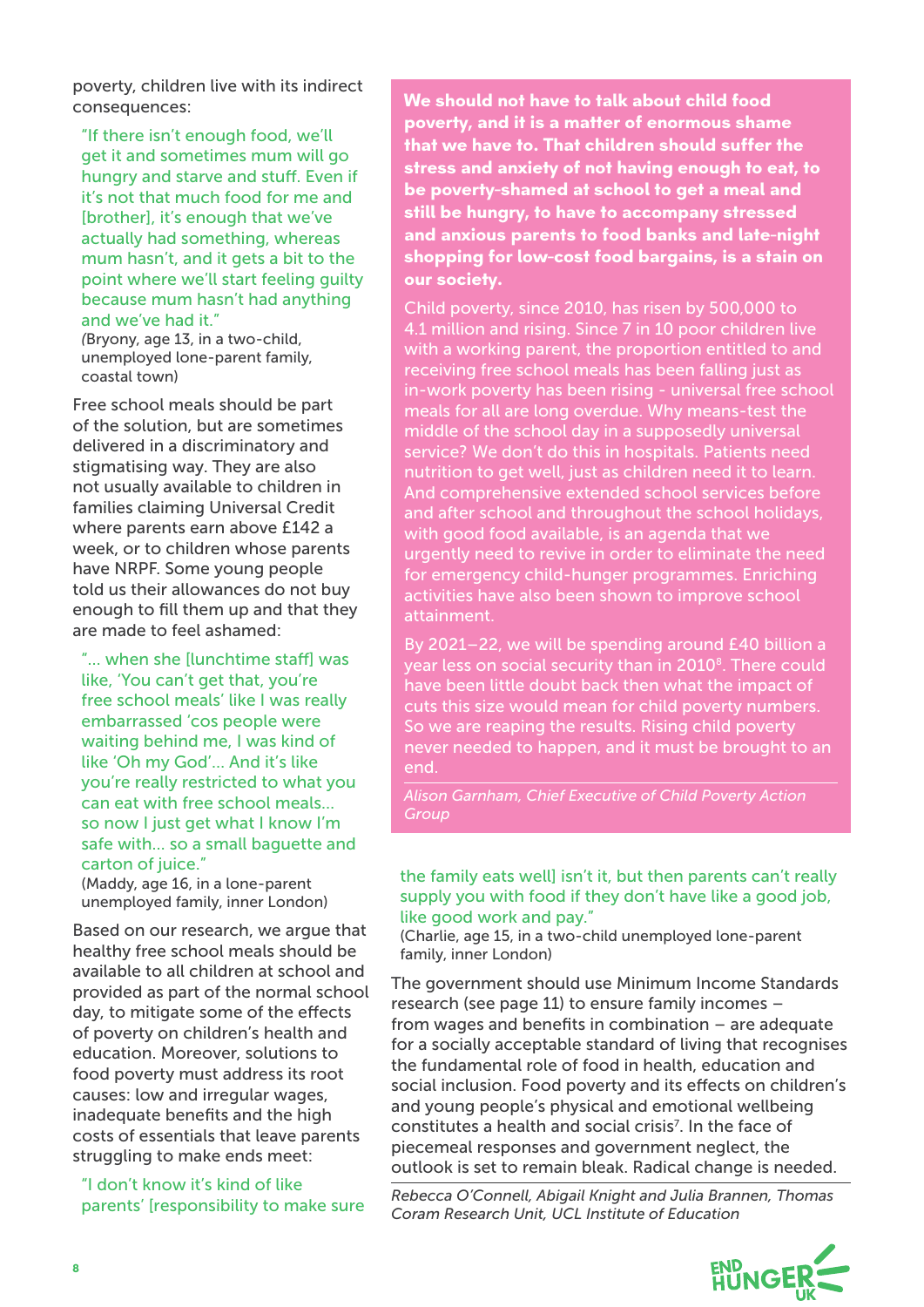# **The health case Food security is fundamental for health**

### **Rachel Loopstra**

**In high-income countries, where food is abundant and available in supermarkets year-round yet not affordable to those in poverty, food insecurity has devastating and widespread effects on diets and health. Food insecurity manifests in a range of experiences, from anxiety about running out of food, compromised dietary quality and reliance on low-cost foods, to not having enough food and going without. It not only impacts on what people eat, but how they feel and participate in society. It is unsurprising then that food insecurity is linked to numerous health outcomes:** 

### **Food insecurity is associated with poor dietary quality.**

Though many cookbooks, blogs and public health programmes suggest it is possible to cook healthily for not much money, an abundance of evidence shows that healthier food options cost more and those experiencing food insecurity have lower intakes of vegetables, fruit, and dairy products<sup>9,10</sup>. The healthiest and most diverse diets in the UK are the most expensive $11$  and to meet the Eatwell Guide dietary advice, households with incomes in the lowest two income deciles in the UK would have to spend 42% of their afterhousing disposable income on food.12

#### **Food insecurity is associated with diet-related long-term health conditions.**

As a critical determinant of dietary intakes, food insecurity has been linked to many diet-related long-term health conditions including type 2 diabetes, heart disease, and for some, overweight and obesity. However, beyond a link to these conditions through diet, food insecurity also associates with other risk factors for these conditions, such as poor sleep patterns.<sup>13</sup> Thus, there are multiple ways that experiences of food insecurity can lead to higher risk of these health conditions.

### **Food insecurity compromises the ability of adults living with longterm health conditions to manage their conditions.**

Many long-term health conditions require patients to follow prescribed diets, eat at regular intervals, and take medication with foods. This is not possible when people are experiencing food insecurity. For example, research indicates that managing diabetes is compromised by food insecurity.<sup>14</sup> Food insecurity is associated with higher risk of mortality among people with longterm health conditions, and it is likely that poor disease management and being unable to follow dietary advice may underlie this association.15,16

### **Food insecurity has a profound link with poor mental health.**

Highlighting how food insecurity is much more than a risk to nutritional health, numerous studies have documented its strong link with poor mental health.17 Those experiencing food insecurity are more likely to report depression and anxiety. Food insecurity damages the mental health of children as well,<sup>18</sup> and early life experiences of hunger have scarring effects many years later, with child hunger associated with suicide ideation and poor mental health in teenage years.<sup>19</sup>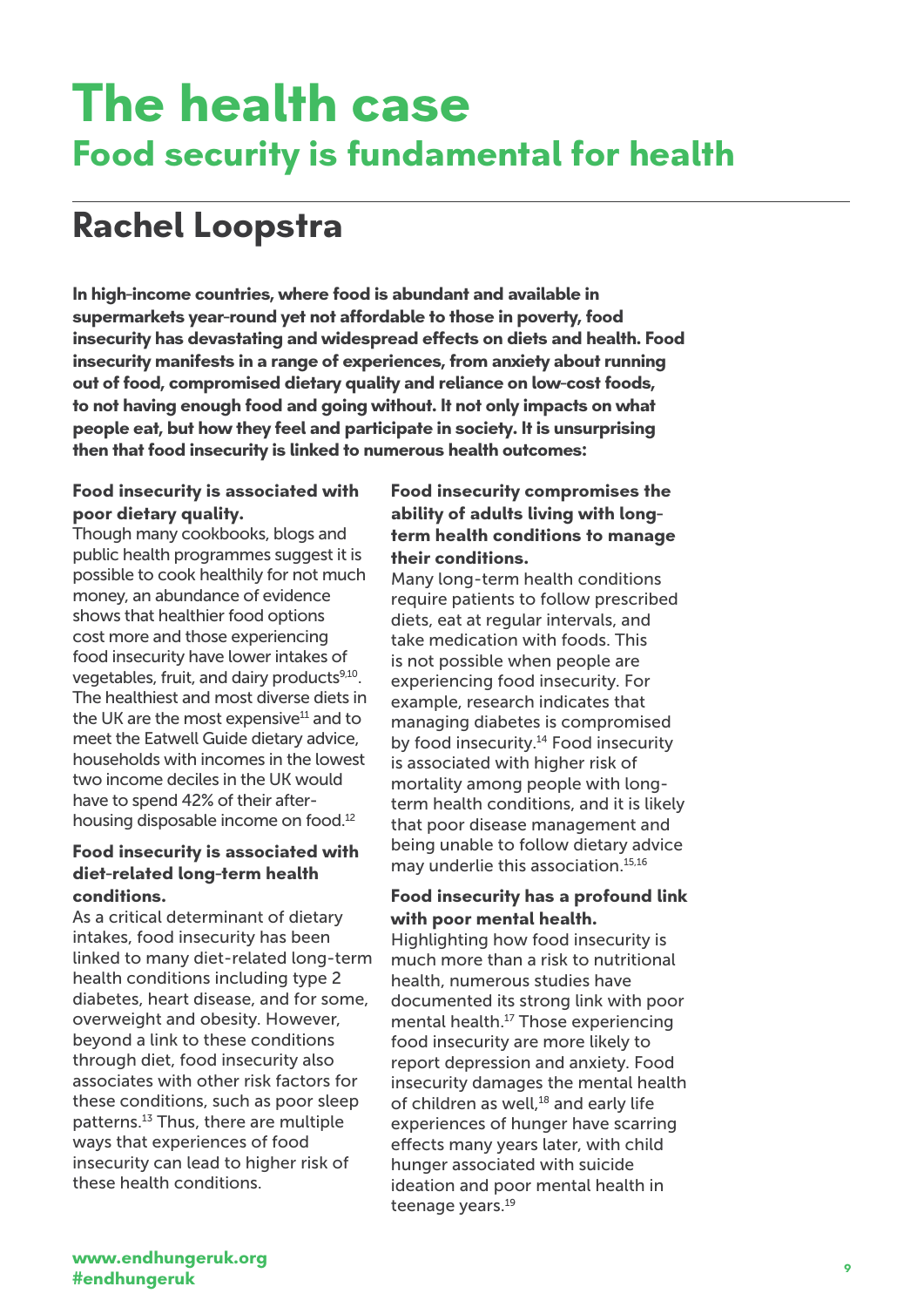### **Health consequences of food insecurity have numerous downstream costs.**

A growing body of evidence has shown food insecurity is associated with higher healthcare expenditure and utilisation.<sup>20</sup> In one Canadian study, adults who experienced severe food insecurity cost the healthcare system 121% more than those who did not report any experiences of food insecurity.

**Addressing hunger and food insecurity is imperative for protecting and improving the health of the population and reducing costs to the NHS.**  More people are developing dietrelated long-term health conditions and mental health conditions in the UK than ever before. Growing vulnerability to food insecurity in the low-income population will

undoubtedly increase this burden and widen health inequalities. In addition to the other cases laid out in this report, action to end hunger is needed because of its profound effects on health and costs to the healthcare system.

*Dr Rachel Loopstra, Department of Nutritional Sciences, King's College London*

### **Why hunger must be addressed: the public health perspective**

Estimates suggest one in ten adults and one in five children in the UK experience food insecurity, to the detriment of their dignity, wellbeing and long-term health. A varied, nutritious diet, and enough of it, is essential for good health. People experiencing food insecurity go hungry or resort to an unhealthy diet, which puts their health at risk in a multitude of ways. For example, only one in 25 children from the poorest households eats the recommended amount of fruit and vegetables, fibre and oily fish $^{21}$  - the building blocks of healthy growth and development. Hunger is debilitating. It not only causes physical and psychological harm, but has far-reaching consequences, such as damaging children's school attendance and attainment. The experience of food insecurity in itself damages people's health. Studies have shown adults experiencing food insecurity are at greater risk of stress, which can manifest in both physical and mental health harm. These impacts can last a lifetime and span generations.

Food insecurity affects those who are most economically disadvantaged: an embodiment of health inequity. And poverty, the root cause of food insecurity, causes profound, wide-ranging health, social and economic harm. Poverty leads to health problems through limiting what people can materially afford, shaping people's life experiences and opportunities, and causing psychological stress that can result in physical and mental illness. Poverty and inequality damage communities, introducing stress and breaking down cohesion and connectedness between people.<sup>22</sup> And poverty costs the public purse, including through NHS, education and policing costs. $23$ 

People's health is one of the nation's greatest assets. Giving everyone the opportunity for a healthy life, such as through tackling food insecurity, will not only improve the health of the millions affected – everyone will benefit from a more equal society.

*Claire Greszczuk, The Health Foundation*

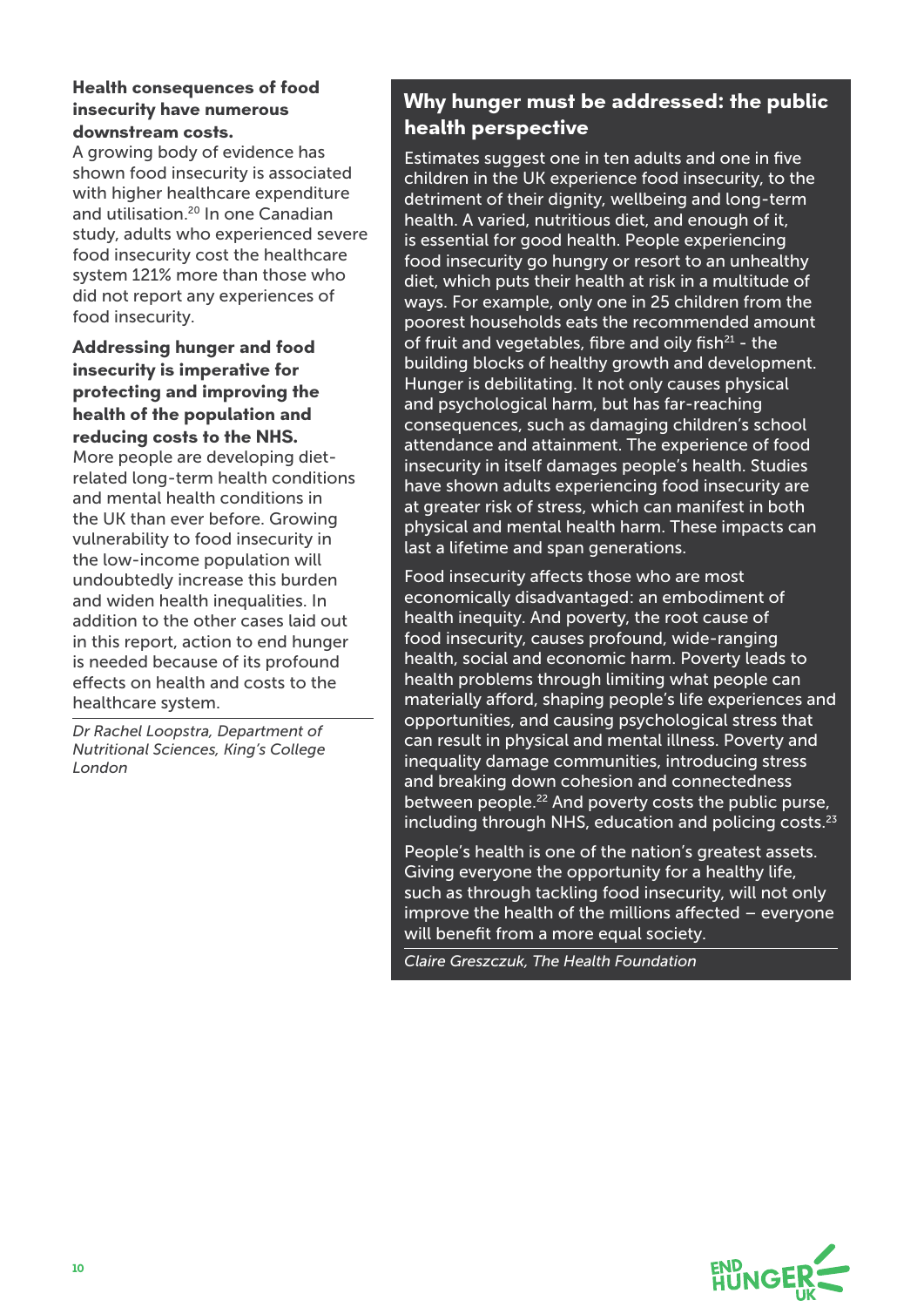# **The income case It's time to realign social security and food security**

### **Donald Hirsch**

**The increase in hunger and food insecurity that has driven a dramatic rise in UK food bank usage over the past decade is widely recognised as a scandal in one of the world's richest countries. The very existence of food banks has clearly silenced those who denied that 'real' poverty exists in the UK. Yet it also risks creating a focus on one aspect of the consequences of poverty, hunger, that could suggest a minimalist approach to tackling it. If we could ensure that no child went to bed with an empty stomach, we would not have ended child poverty. And when designing social safety nets, it is important both to ensure that nobody faces destitution and also to set our sights higher than this, to underpin a minimum living standard that avoids social exclusion, and ensures that everybody feels able to participate in society.**

On both of these criteria, our social security system is failing in multiple ways. Some people are being deprived of any income at all for significant periods, either through benefit sanctions or through interruptions to benefits including when first claiming Universal Credit. Even for those getting their entitlements, there has been a gradual erosion of their value, caused by the benefits freeze and other cuts. For people of working age who are out of work, the benefits 'safety net' is barely worth its name, as its value relative to minimum needs continues to decline.

Here is a simple example to illustrate that point.

A single person aged over 25 is entitled to basic benefits of £72.10 a week, but this typically reduces to a disposable income of £64.25 once contributions to rent and council tax, caused by recent policies, are taken into account. That's 10% less than in 2012, even though we've seen 13% inflation since that time.

Once you deduct utility bills, this £64 reduces to less than £44 a week in your pocket to last the week. According to our research on a Minimum Income Standard for the UK24, the minimum weekly cost of food for a single person compatible with an acceptable living standard is £49.64. So disposable income on benefits is not even enough to meet a food budget, let alone the wide

Where the money goes – bills and cuts reduce basic weekly benefits of £72.10 to less than £44

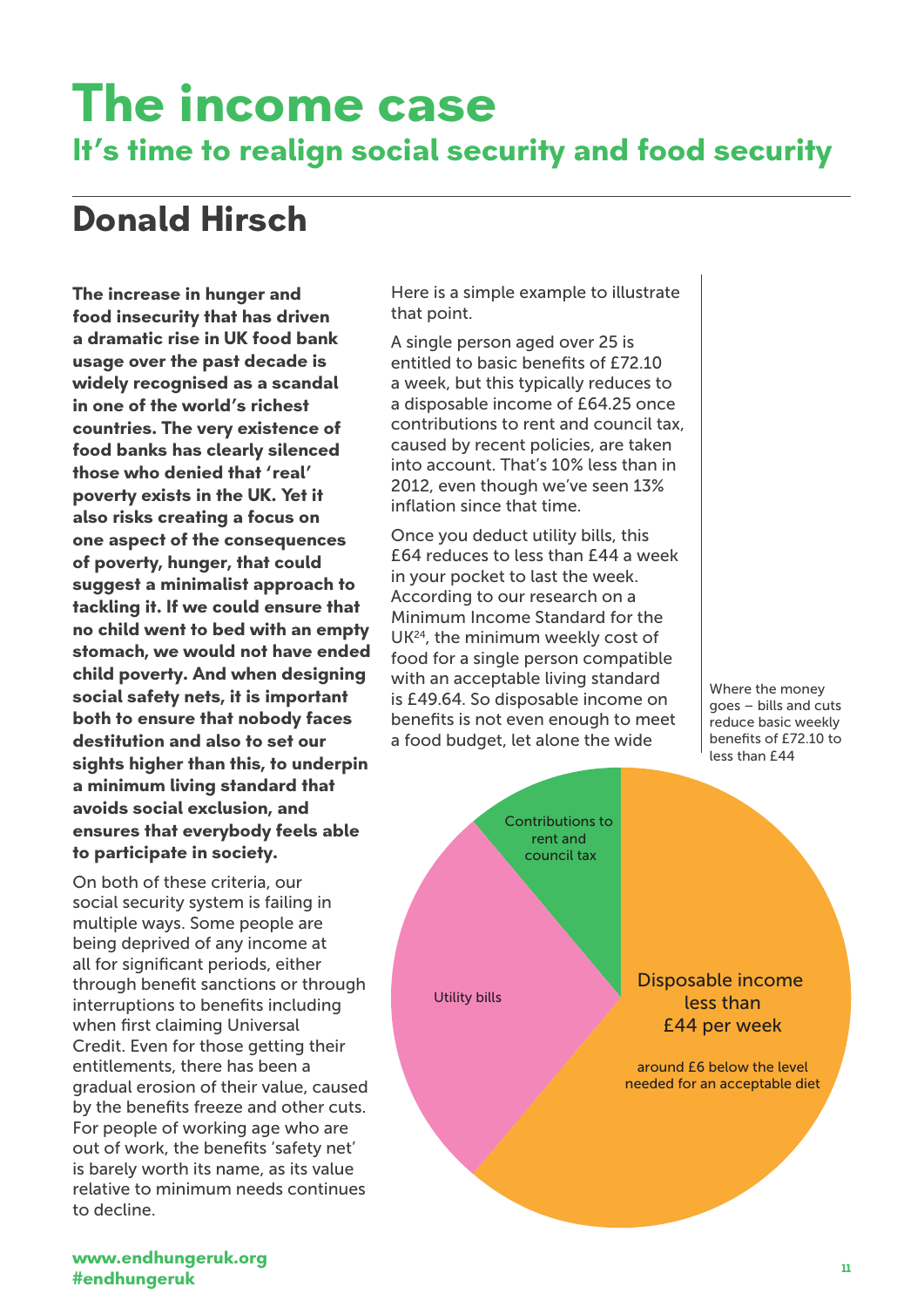

**I just snack, I don't eat proper meals. The children always come first and I just eat small bits here and there. If I'm in the house on my own all day, I'll tend not to eat until 6 or 7 o'clock, if at all, and I know that I can keep food in the cupboard a bit longer, that's another day of survival.**

Martin, a lone parent from Halifax, has been struggling to survive on Universal Credit

range of other things you need to buy, which add more than £100 more to disposable income requirements. Many of these are not optional, even in relation to nutrition: you need to spend money on transport just to get to the shops to buy the food, on clothing to look presentable when you get there, and on household goods that allow you to sit down, cook and eat what you have bought.

So our safety net is falling far short of paying even for a reasonable diet, let alone a decent life. In aiming for something better, it's important to recognise that food does more than just keep you alive. Our food budgets are based not just on being able to fill yourself up, but also eating healthily, having some degree of choice over what you eat, and fulfilling some social requirements such as being able to have a simple meal out occasionally with friends, and having a celebratory meal on occasions such as Christmas. It is not just about survival, but living with dignity.

These perspectives come not just from an abstract view of social rights, but from what ordinary people participating in our research agree is a minimum requirement in the UK today. They are influenced in this by the many government messages about the importance of eating healthily, with benchmarks such as five fruit and vegetables a day ingrained in our national consciousness. Ironically, the same governments that have disseminated such messages have not seen fit to give the poorest members of society the resources needed to achieve an adequate, healthy diet. If there is one aspect of joined up government that could most benefit people's well-being, it would be for officials from the Department of Health and Social Care to spend a bit more time talking to officials from the Department for Work and Pensions and the HM Treasury officials who approve benefit budgets about the evidence of what makes a healthy lifestyle, and what it costs to achieve it.

*Professor Donald Hirsch, Director of the Centre for Research in Social Policy, Loughborough University*

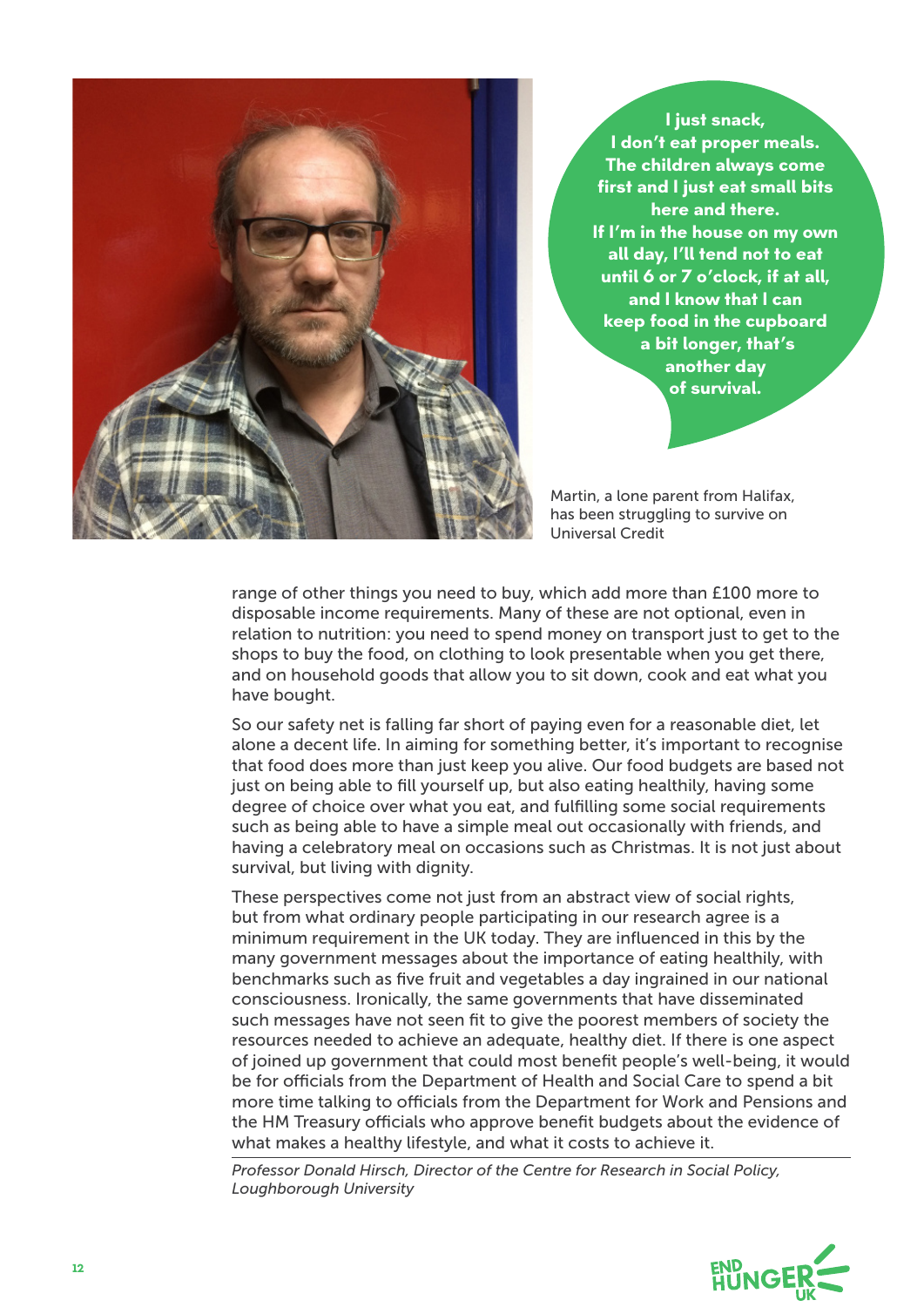# **The human rights case The UK must live up to its commitment on rights**

### **Hannah Lambie-Mumford**

**The right to food is one of our most basic human rights, which everyone in the UK should be able to exercise. The right to food was set out in the United Nation's International Covenant on Economic, Social and Cultural Rights (ICESCR), which the UK government ratified in 1976, meaning that the UK is obliged to respect, protect and fulfil the right to food.**<sup>25</sup>

In practice, this means:

- the state must respect existing access to adequate food and not take action which would prevent this access;
- it must protect the right by making sure that other enterprises or individuals do not deprive people of access to food;
- and should fulfil the right by facilitating peoples access to food and food security and, when necessary, provide the right directly.<sup>26</sup>

The public policy implications of this are far-reaching. The obligation to progressively realise the right to food for all extends across policy spheres, with implications for social security, trade and labour laws, planning and development, health, nutrition and beyond. Emphasis is on states as they are party to the ICESCR, but human rights approaches do highlight the role played by all actors in a society, including individuals, families, communities, nongovernmental organisations, civil society and the business sector.<sup>27</sup>

The right to food is achieved when "every man, woman and child, alone or in community with others, have physical and economic access at all times to adequate food or means for its procurement".<sup>28</sup> Achieving food security for all is therefore a prerequisite for the realisation of the human right and the approach sets out the rights and responsibilities, legal and institutional frameworks required to achieve it. Specifically, a right to food approach suggests states take several key steps to ensure tangible progress is made towards the realisation of the right to food – which have so far been lacking in the UK. This includes undertaking a right to food consultation in order to articulate the right to food in the UK context, developing framework laws (setting out legal provisions and obligations and well as targets, timelines and accountability processes), and establishing an institutional framework for the monitoring and assessment of progress.<sup>29</sup>

Importantly, however, a human rights approach situates food as one critical element in the broader right to an adequate standard of living, as enshrined in article 25 of the Universal Declaration of Human Rights.<sup>30</sup> This reminds us of the interconnectedness of different rights and the importance of a focus upon systematic public policies, entitlements and guarantees surrounding the range of elements necessary to achieve an adequate standard of living. It is important, then, for the right to food to be understood in relation to other social and economic rights including the right to housing, the right to social security and medical care, the rights of a child and women's rights. Keeping in mind the role of food in the right to an adequate standard of living can help avoid creating right to food silos where food is interpreted as the principle problem and solution.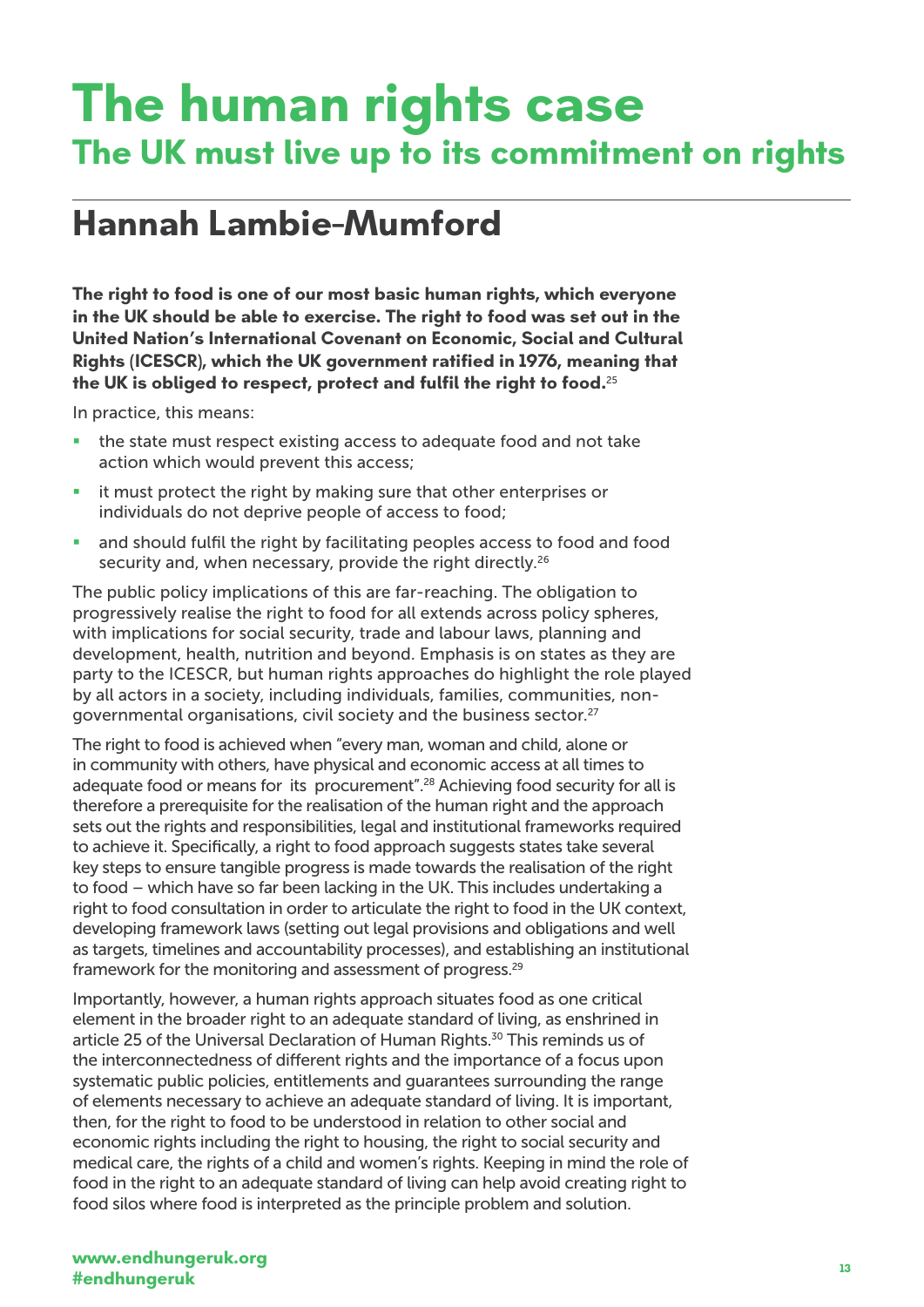### **Prospects for the right to food in the UK**

The rise of food charity in the UK in recent years at first sight indicates that the prospects for the progressive realisation of the right to food may not be bright. The lack of legal and institutional frameworks through which the right can be realised persists. Welfare reforms, which have reduced social security entitlements and increased conditionality, are particularly problematic with respect to the UK state's obligations to protect and fulfil the right to food. The rise of food charity indicates that in the UK today food banks and other charitable providers are in practice assuming an increasingly significant role in the fulfilment of the right to food. This is extremely problematic from a human rights perspective.

Yet, there have been some recent moves which suggests that a human rights-based approach could be gaining some support across different political and policy spaces. The Labour<sup>31</sup> and Liberal Democrat parties<sup>32</sup> have both adopted right to food commitments as they head into the next election. The Scottish Government has also been consulting on the place of the right to food in future foodrelated legislation.<sup>33</sup> There is also a growing civil society movement calling for the human right to food to be recognised and realised which includes Sustain, Nourish Scotland, Just Fair and Human Rights Watch. Crucially, as things move forward it will be important to keep in mind the interdependency of different rights and the place of the right to food within the broader right to an adequate standard of living. Systematic public policies, including social security, which are based on entitlements, will be critical to protect people from the harshest effects of poverty, such as hunger, and facilitate full and equal participation in society, including through socially acceptable food experiences.

*Dr Hannah Lambie-Mumford, Department of Politics and International Relations, University of Sheffield*

**From 'ending hunger' towards a 'right to food'** The right to food is not aspirational. It isn't a concept that only applies when discussing development aid outside the UK. It is a part of the UK's duties under international law and should apply at home too.

The right to food exists as a protection that applies to all people as part of the right to an "adequate standard of living" guaranteed by the foundational UN treaty on social and economic rights. It also exists on its own in specific UN treaties – each one signed by the UK government – which specifically protect the right to food or nutrition of children, people with disabilities, and pregnant and breastfeeding women. Despite UK governments having ratified these treaties, adequate protection of the right to food does not yet exist in UK domestic law.

Families across the UK are going hungry, as Human Rights Watch has documented, in the context of severe cuts to governmental spending on social welfare. It is high time to talk about food insecurity and poverty in human rights terms.

So why the reticence until now about using rights language to take on this issue?

The hesitation in recent years to frame arguments in "rights" terms, focusing instead on "social justice", may be result of a fear of a backlash, because of the way some of the UK's press has portrayed human rights in the most cynical and polarizing terms.

Human Rights Watch-commissioned focus group research with people in the UK shows, however, that when presented with a list of human rights, they feel strongly about their right to a decent standard of living, but were largely unaware that it was a human right.

Local food aid and welfare advice providers should be empowered to talk clearly with their service users about why insisting on absolute basics, like having enough food, that we all need for a dignified life is a human rights issue, so in time those receiving such support have the tools to assert themselves as rights-holders.

Legislators need to be courageous and make the right to food enforceable in UK law. This would mean that the government would be bound by its own laws to ensure every person has adequate food, and if it were to fail in this duty, victims of violations would be able to hold government to account. This change in culture towards a society in which citizens can demand this basic right from the state is long overdue.

And in these turbulent times, when marginalized people may feel disenfranchised from politics and ignored by those in power, remembering that the need to eat is something we all have in common can serve as an important anchor for a society that cares about its most vulnerable members.

*Kartik Raj, Human Rights Watch*

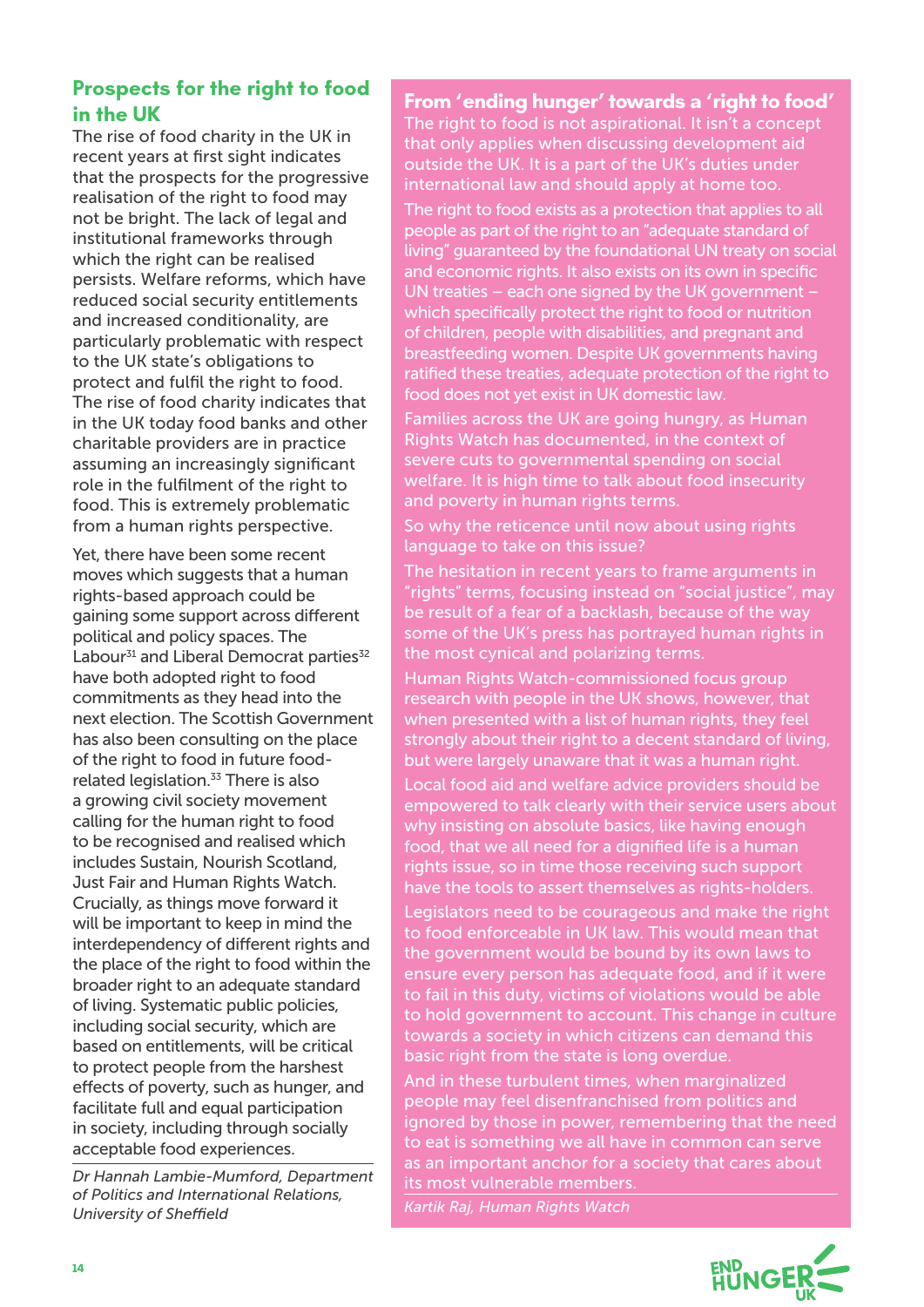### **The right to food – a perspective from Scotland**

Measurement of food insecurity in Scotland (using three questions from the Food Insecurity Experience Scale) has been measured for the last two years as part of the Scottish Health Survey. It shows how entrenched the problem has become, with 13% of lone-parent households and 12% of single-adult households reporting having run out of food in the last 12 months.

The Scottish Food Coalition – a group of more than 30 civil society organisations, faith groups and trade unions – has been calling since 2016 for the right to food to be brought into Scots law. This of course goes wider than simply tackling food insecurity, requiring government to take a cross-cutting approach to ensure that everyone can afford to put adequate healthy sustainable and culturally acceptable food on the table.

The First Minster's Advisory Group recommended in December 2018 the full incorporation of economic, social and cultural rights in the next Scottish Parliament. However, there is a sound argument for incorporating the right to food in this Parliament through the Good Food Nation bill which will be introduced in 2020. This is supported by the Scottish Human Rights Commission's response to the consultation on the Good Food Nation bill earlier this year:

"The Commission believes there are strong legal and policy drivers for the incorporation of the right to food in Scots law. As well as being a driver for improved outcomes for people, providing access to justice as required, the incorporation of the right to food through this legislation will be a driver for the implementation and progressive realisation of other rights, such as the right to social security or right to health. A right to food framework will assist in providing the needed cohesion across multiple policy areas from health, education, social security, agriculture. Ultimately, it would act as a catalyst and driver of change towards a stronger human rights culture in Scotland."

*Pete Ritchie is Director of Nourish Scotland*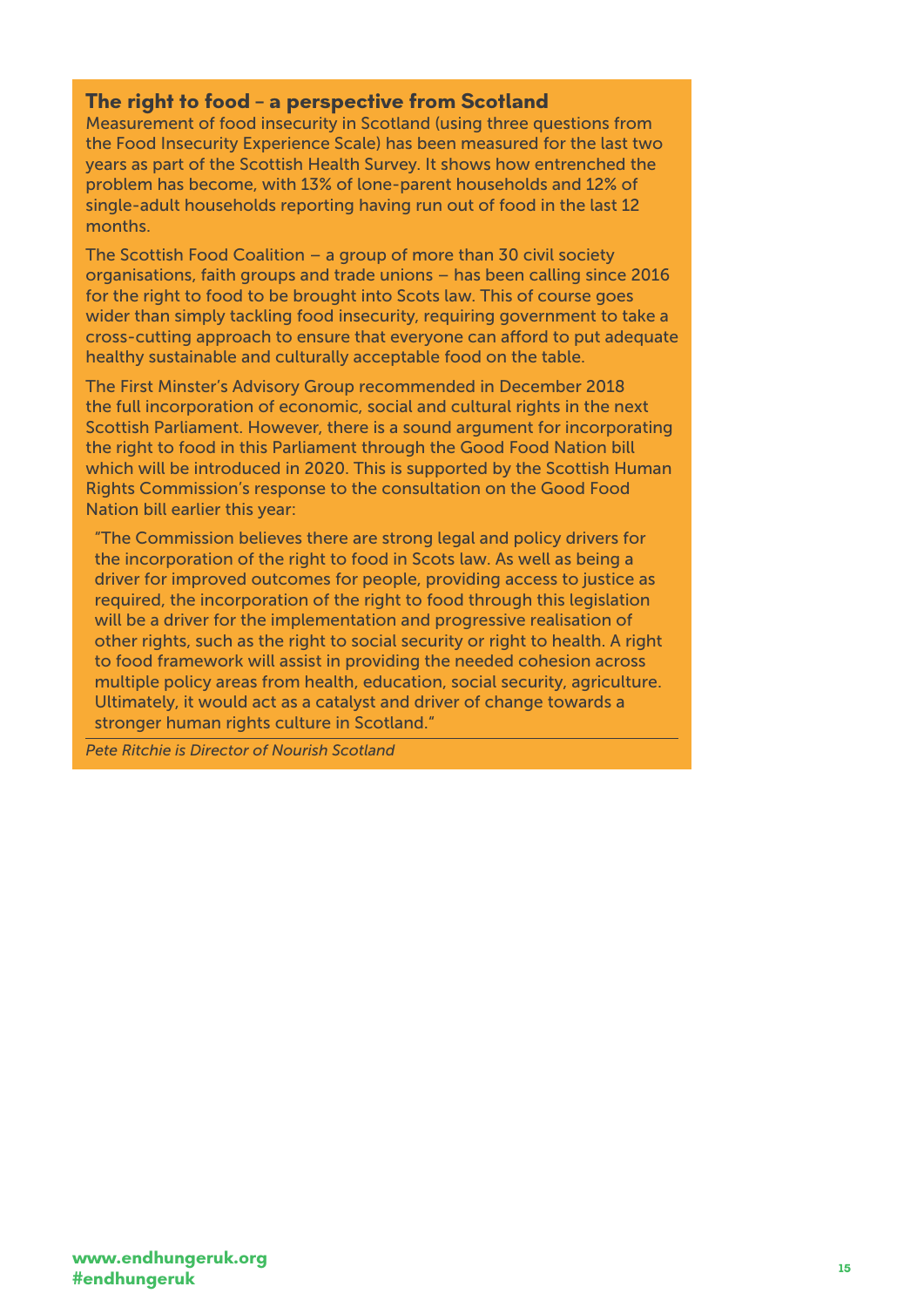# **The political case for ending hunger in the UK**

### **Frank Field MP and Heidi Allen MP**

Just as it affects so many aspects of our everyday lives, food touches almost every aspect of government.

Five years ago, a cross-party group of MPs and Peers asked a seemingly straightforward question: how many of our fellow citizens are hungry, and why?

The complexity of the answers we had gathered, by the conclusion of our inquiry, was demonstrated by the fact that our 77 recommendations were addressed to no fewer than eight government departments.

A key political lesson here is that a comprehensive antihunger programme which aims to improve the availability and affordability of decent food could lock in support from a broad coalition of groups.

Since that inquiry, the work being done by Feeding Britain, the charity we set up to implement our main recommendations, has yielded an equally significant lesson.

It is in the interests of practically every reform agenda – be it on life chances, social mobility, health and wellbeing, loneliness, or strengthening families – around which political parties seek to mobilise public support, to incorporate anti-hunger policies. Indeed, there is a whole series of wider societal advantages to be gained from countering hunger.

Breakfast clubs help to improve children's behaviour, attendance, and attainment at school. School holiday clubs help to bring families closer together, introduce parents to wider support networks, and boost children's development. Citizens' supermarkets help to reduce food waste, bind communities together, and stem at least some of the increase in demand for food banks. Innovative ways of delivering nutritious meals to older people help to reduce hospital admissions, tackle isolation, and lower the risk of illness or injury. Higher and more stable family incomes help to reduce anxiety and ward off exploitative doorstep lenders.

An anti-hunger programme, while addressing the plight of our fellow citizens who have been pushed to the brink of destitution, as well as the growing public concern around poverty in our society, would also bring much-needed cheer on so many other fronts.

*Frank Field is MP for Birkenhead*

In one of the wealthiest countries in the world, we really shouldn't have to make the political case to end household food insecurity. But while supermarkets continue to pile up food to tempt the ever more demanding customer, organisations like FareShare gather up the leftovers at the end of each day to distribute via the hundreds of foodbanks and poverty charities across the UK, to feed the families going hungry because of an inadequate welfare system – clearly we do.

The system is broken and so long as we allow this waste and shortage vicious circle to continue, we will continue to attract the attention of the UN and newspaper headlines.

Frank and I have taken to the road over the last year to shine a light on the poverty that exists all over the UK. It isn't constrained to rural or city, industrial or coastal, North or South. It exists everywhere. And it will continue to exist everywhere until Government accepts the fundamental design flaws in Universal Credit.

The five-week wait must end, advance payments are not the answer as they plunge people even further into debt and the benefits freeze must end now. That's the easy stuff. Far easier than breaking the retail model of abundance and waste - so only a Government with a heart so hard that it cannot see the suffering it is causing, could possibly allow it to continue.

*Heidi Allen is MP for South Cambridgeshire*

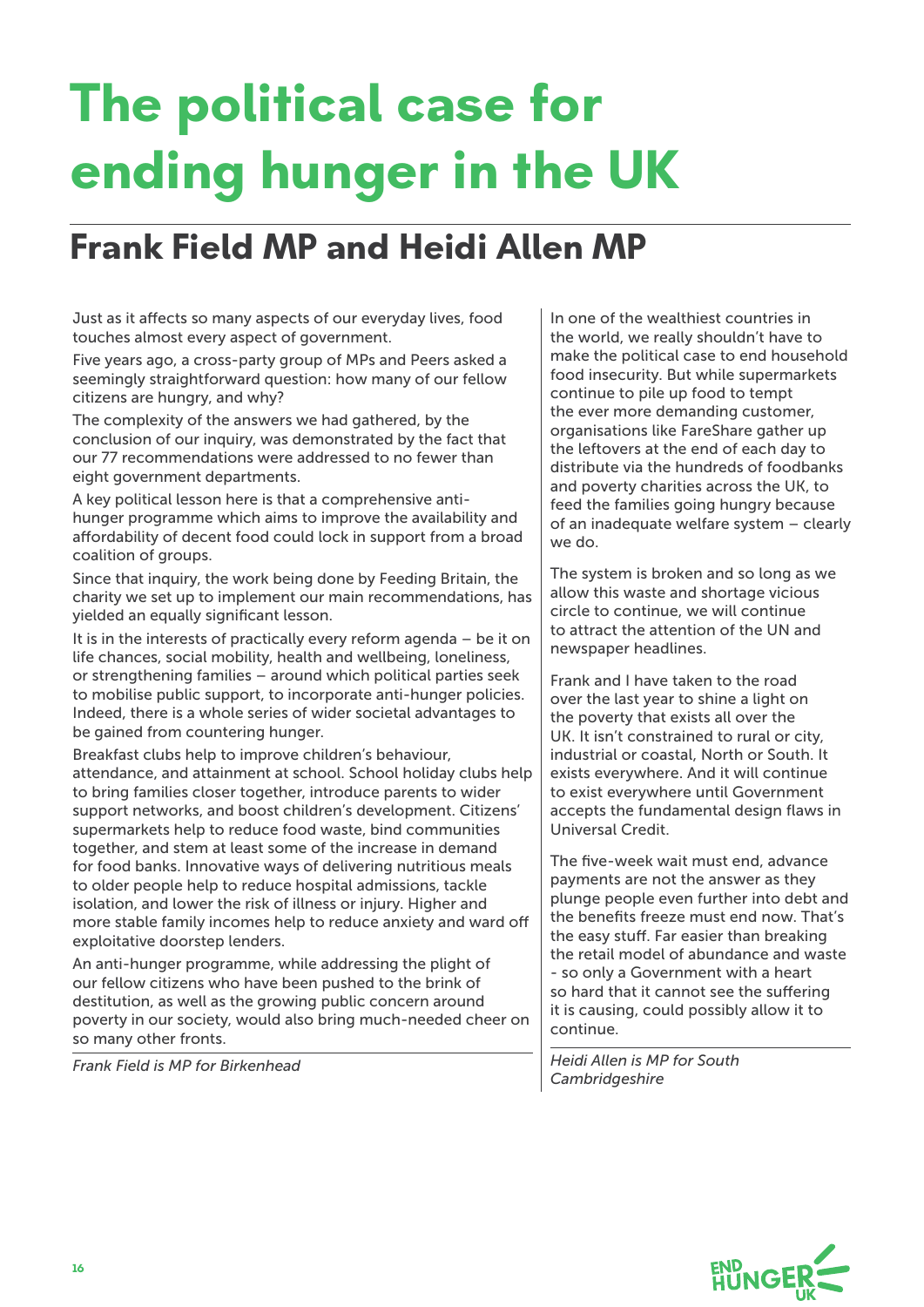# **The public opinion case Public attitudes to poverty and food insecurity**

change over time.

### **Elizabeth Clery and Jane Perry**

**The latest data on public attitudes show that the vast majority of us continue to believe that poverty involves not having enough to eat and live without getting into debt. Wider definitions of poverty – not having enough to buy the things you need, or that most people take for granted – are also gaining support.**

Over the past decade, the perception that there is 'quite a lot' of poverty in Britain has increased substantially – from 52% in 2006 to 65% in 2018. A growing proportion of us also believe that poverty has increased over the past decade and is set to increase further over the next.

Perceptions of poverty have always varied according to economic and political circumstances. What is unprecedented is that trends in public views of the amount of poverty in Britain are no longer following the direction of official measures of poverty. This suggests that government needs to do more than simply ensuring that poverty levels, as officially measured, are reduced. To improve public perceptions, policy must also address those aspects – around people's immediate, visible and basic needs, including signs of food insecurity – which attract political and media attention and are likely to be influencing public views of poverty.

For more than 35 years, NatCen's British Social Attitudes (BSA) survey has shed light on the public's attitudes to a range of social, moral and political issues, how these have changed over time and the factors driving this change. The BSA survey represents the gold standard in quantitative social research, as it replicates the same methodology and question wording from year to year, enabling the identification of genuine

When it comes to attitudes to poverty, BSA data show that the public does not ascribe to one consistent view of what counts as 'poverty'. Nevertheless, over the lifetime of the survey, around nine in ten people consistently agree that someone would be in poverty if they did not have enough to eat and live without getting into debt (88% stated this in 2018). Indeed, less stringent definitions of poverty are increasingly gaining support: 55% think that someone would be in poverty if they 'had enough to eat and live, but not enough to buy the other things they needed', while 28% think this would still be the case if someone had 'enough to buy the things they really needed, but not enough to buy the things most people take for granted'.

Accepting the multiplicity of definitions of poverty held by the public, there is clear evidence that more and more of us believe that

View that there is 'quite a lot' of poverty, by HBAI absolute poverty measures, 1994–95 to 2018–19

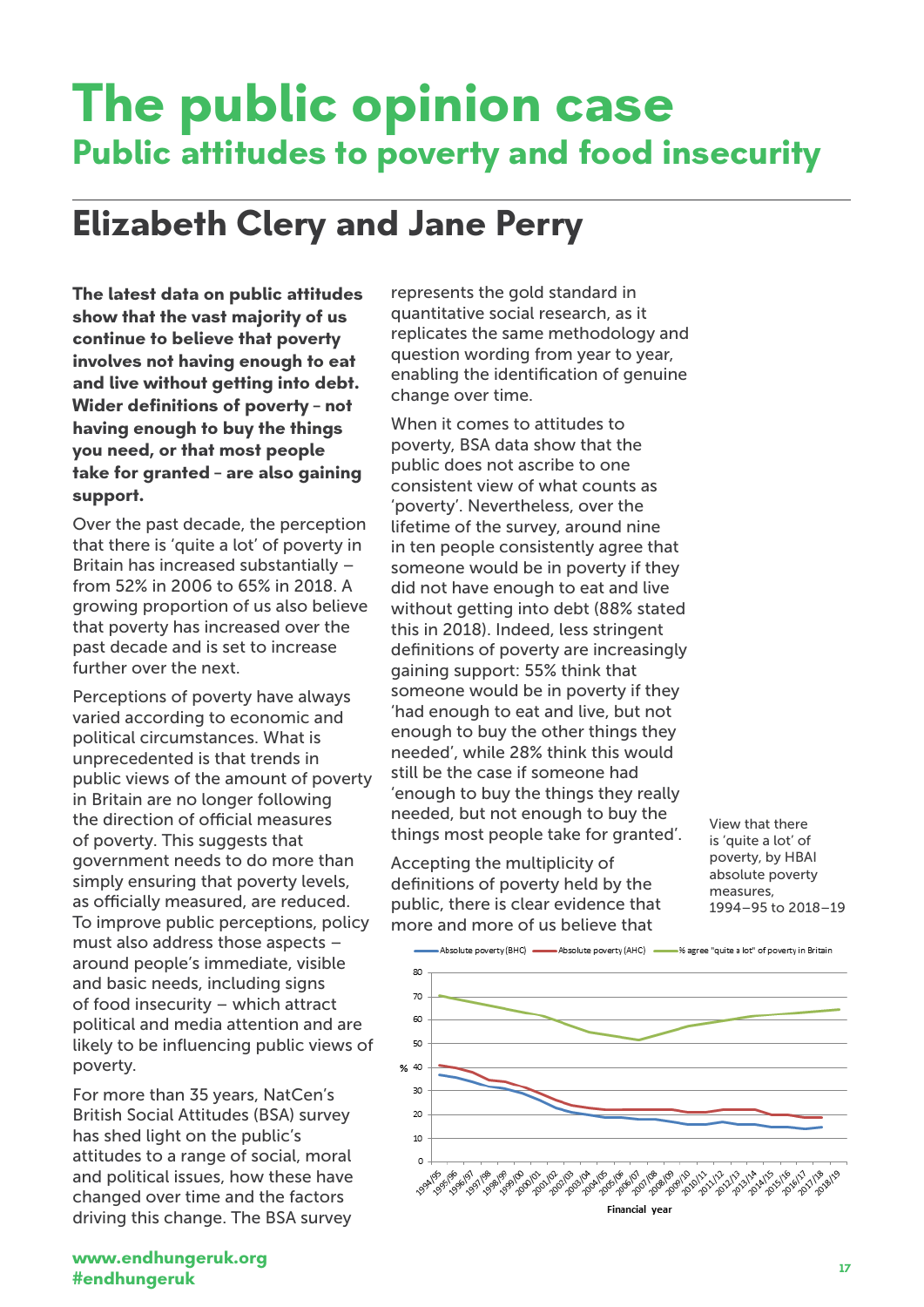poverty and inequality are (growing) problems in Britain. Between 2006 and 2018 – the period dominated by the aftermath of the financial crisis, subsequent decade of 'austerity' and considerable publicity around growing food bank use - the proportion thinking that there is 'quite a lot' of poverty in Britain increased from 52% to 65%. Over the same period, the proportion stating that levels of poverty had increased over the past decade almost doubled (from 32% to 62%), with the proportion who expect poverty to rise further over the next decade rising form 44% to 61% – the highest level since records began.

Whilst high, the proportion agreeing there is 'quite a lot' of poverty is not unprecedented – having been 71% in 1994. Analysis of three decades of BSA data on attitudes to poverty have indicated that perceptions of poverty levels appear to respond in particular ways to specific economic and political circumstances (for instance, with the view that there is quite a lot of poverty becoming more popular during and after periods of recession or among particular groups of political party supporters when 'their' party adopts a sympathetic stance towards this issue<sup>34</sup>). However, previously, public views have tended to broadly move in line with official poverty statistics, as recorded in the Households below Average Income (HBAI) statistical series (see chart). From 1994–5 until 2007–08, the proportion saying there is 'quite a lot' of poverty in Britain fell steadily, broadly in line with falling rates of 'official' poverty. However, from 2007–08 public perceptions of poverty have increased, whilst official rates have remained stable or continued to fall. This divergence between official measures of poverty and public views is unprecedented.

The most recent published analysis $35$  of BSA data on poverty argues that this divergence may stem from increasing recent political and media coverage of, and discussion around, poverty. Analysis shows that attitudes have shifted most markedly among those exposed to and influenced by this discourse – be they Labour Party supporters or readers of broadsheet media. On the whole, changes in perceptions of the scale, nature and acceptability of poverty and inequality more closely reflect trends in the portrayal of these concepts by politicians and the media, as opposed to the picture presented in official figures. Recent coverage of poverty has tended to focus on people's immediate, visible and basic needs, rather than long-term trends in relative income (as currently<sup>36</sup> measured by official statistics). This led the authors to conclude that, to reduce support for the view that there are significant amounts of poverty in Britain:

"it may be that policy makers need to…identify and devise policies that address the issues highlighted by politicians and campaigners and in media discourse around poverty relating to people's basic needs – such as shortterm deprivation, homelessness and food bank use, in order to regain a more positive view among the public."

In other words, any moves to reduce food insecurity and successes in this regard, particularly if they receive political and media attention, may have the potential to reduce the perception of widespread poverty among the British public. There is also some evidence from the latest survey that moves aimed at reducing inequality would be popular with the public, with 78% saying that the gap between those with high and low incomes is too high.

*Elizabeth Clery and Jane Perry, freelance researchers, contributors to NatCen's 36th British Social Attitudes report*

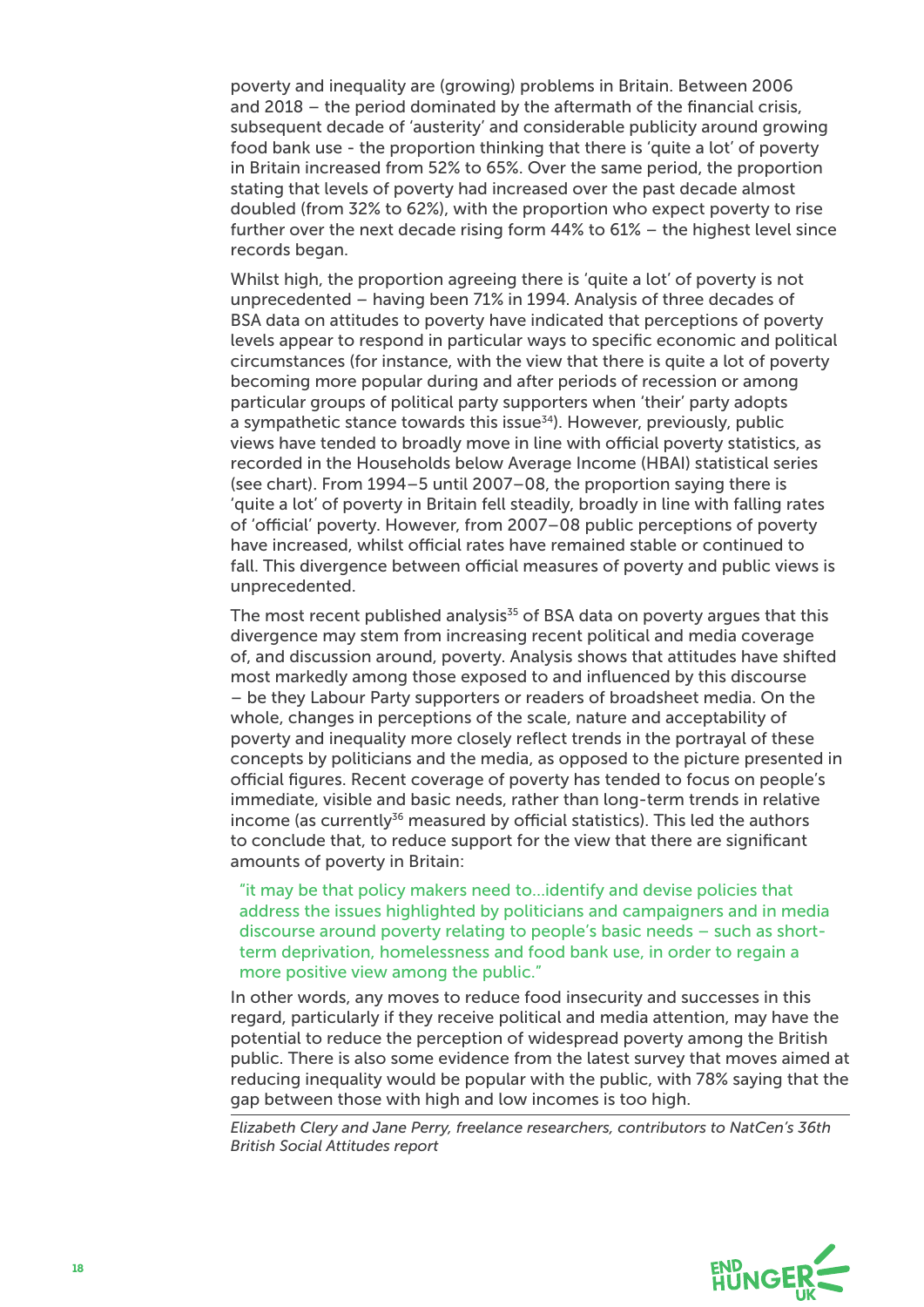# **Endnotes**

- *1. Step Up to the Plate: Towards a UK food and poverty strategy* by H Lambie-Mumford (Church Action on Poverty, 2018): www.endhungeruk.org/ local-groups-campaigners/resources
- 2. The UK has only just introduced an official government measure of food insecurity. This definition is drawn from guidance on measuring food insecurity in the USA and was used for the UK's Low Income Diet and Nutrition Survey, 2007.
- *3. The Spirit Level: why equality is better for everyone*  (2009) and *The Inner Level: How More Equal Societies Reduce Stress, Restore Sanity and Improve Everyone's Well-being* (2019) by Wilkinson and Pickett
- 4. *Groundwork of the Metaphysics of Morals* by Kant (1785)
- 5. With expert advice from Dr Julian Baggini and Dr Nigel Dower, philosophers and members of the Food Ethics Council
- *6. Living Hand to Mouth: children and food in lowincome families* by O'Connell, Knight and Brannen (Child Poverty Action Group, London, 2019). The research was part of an international study of Families and Food in Hard Times in three European countries (foodinhardtimes.org) that received funding from the European Research Council under the European Union's Seventh Framework Programme (FP7/2007- 2013)/ERC grant agreement number 337977.
- 7. 'A health crisis is a social crisis' by M Marmot, in *British Medical Journal* 365:l2278 (2019)
- 8. Budget analysis slides in *Personal tax and benefit measures* by T Waters (IFS, London, 2018)
- 9. 'Food insecurity and dietary quality in US adults and children: a systematic review' by KL Hanson and LM Connor, in *The American Journal of Clinical Nutrition,*  2014 Jun 18;100(2):684–92
- 10. 'Do healthier foods and diet patterns cost more than less healthy options? A systematic review and metaanalysis' by M Rao, A Afshin, G Singh et al, in *BMJ Open* 2013;3:e004277. DOI: 10.1136/bmjopen-2013-004277
- 11. 'What is the cost of a healthy diet? Using diet data from the UK Women's Cohort Study' by MA Morris, C Hulme, GP Clarke et al, in *Journal of Epidemiology and Community Health* 2014;68:1043-1049
- 12. https://foodfoundation.org.uk/wp-content/ uploads/2018/09/Affordability-of-the-Eatwell-Guide\_ Final\_Web-Version.pdf
- 13. 'The Mediating Role of Sleep Quality and Quantity in the Link Between Food Insecurity and Obesity Across Race and Ethnicity' by MR Narcisse, CR Long, H Felix, B Rowland, Z Bursac and PA McElfish, in *Obesity* (Silver Spring) 2018; 26(9): 1509-18
- 14. 'The Relationship Between Food Insecurity and Depression, Diabetes Distress and Medication Adherence Among Low-Income Patients with Poorly-Controlled Diabetes' by J Silverman, J Krieger, M Kiefer, P Hebert, J Robinson and K Nelson, in *Journal of General Internal Medicine* 2015; 30(10): 1476-80.
- 15. 'Relationship between Food Insecurity and Mortality among HIV-Positive Injection Drug Users Receiving Antiretroviral Therapy in British Columbia, Canada' by A Anema, K Chan, Y Chen, S Weiser, JSG Montaner and RS Hogg, in *PLOS One* 2013 May 27;8(5):e61277.
- 16. 'Food insecurity status and mortality among adults in Ontario, Canada' by C Gundersen, V Tarasuk, J Cheng, C de Oliveira and P Kurdyak, in *PLOS One* 2018 Aug 23;13(8):e0202642.
- 17. 'Food Insecurity and Mental Health among Females in High-Income Countries' by M Maynard, L Andrade, S Packull-McCormick, CM Perlman, C Leos-Toro and SI Kirkpatrick, in *International Journal of Environmental Research and Public Health* 2018; 15(7): 1424
- 18. 'Poverty, food insecurity, and the behavior for childhood internalizing and externalizing disorders' by N Slopen, G Fitzmaurice, DR Williams and SE Gilman, in *Journal of the American Academy of Child and Adolescent Psychiatry* 2010; 49(5): 444–52
- 19. 'Depression and suicide ideation in late adolescence and early adulthood are an outcome of child hunger' by L McIntyre, JVA Williams, DH Lavorato and S Patten, in *Journal of Affective Disorders* 2013 Aug 15;150(1):123–9
- 20. 'State-Level and County-Level Estimates of Health Care Costs Associated with Food Insecurity' by SA Berkowitz, S Basu, C Gundersen and HK Seligman, in *Preventing Chronic Disease* 2019;16:180549. DOI: http://dx.doi.org/10.5888/pcd16.180549
- *21. Healthy returns: opportunities for market-based solutions to childhood obesity* by L Cornelson, S Cummins, J Sutherland, A Taylor and J Gridley (Guy's and St Thomas' Charity and Big Society Capital, 2018)
- 22. *Does income inequality cause health and social care problems?* by K Rowlingson (Joseph Rowntree Foundation, 2011)
- *23. Counting the cost of UK poverty* by G Bramley, D Hirsch, M Littlewood and D Watkins (Joseph Rowntree Foundation, 2016)
- 24. www.lboro.ac.uk/research/crsp/mis
- 25. www.ohchr.org/en/professionalinterest/pages/cescr.aspx
- 26. Committee on Economic, Social and Cultural Rights, 1999: www.refworld.org/pdfid/4538838c11.pdf
- 27. Committee on Economic, Social and Cultural Rights, 1999: www.refworld.org/pdfid/4538838c11.pdf
- 28. www.ohchr.org/en/professionalinterest/pages/cescr.aspx
- 29. DeShutter, 2010: www2.ohchr.org/english/issues/ food/docs/Briefing\_Note\_01\_May\_2010\_EN.pdf
- 30. www.un.org/en/universal-declaration-human-rights
- 31. https://labour.org.uk/press/right-food-labour-willhalve-food-bank-usage-within-year
- 32. www.libdems.org.uk/a19-fairer-share
- 33. www.gov.scot/publications/ good-food-nation-proposals-legislation/pages/3
- 34. 'Public attitudes to poverty and welfare, 1983–2011: Analysis using British Social Attitudes data' by E Clery, L Lee and S Kunz (The National Centre for Social Research, London, 2013), available at www.natcen.ac.uk/ media/137637/poverty-and-welfare.pdf
- 35. 'Poverty and inequality: have attitudes evolved in line with official trends or political and media discourse?' by E Clery and P Dangerfield, in *British Social Attitudes: The 36th Report*, edited by J Curtice, E Clery, J Perry, M Phillips and N Rahim (The National Centre for Social Research, London, 2019)
- 36. From 2020 new experimental poverty statistics, developed by the DWP, using the work of the Social Metrics Commission as a starting point, will be introduced which have a wider coverage than longterm trends in household income